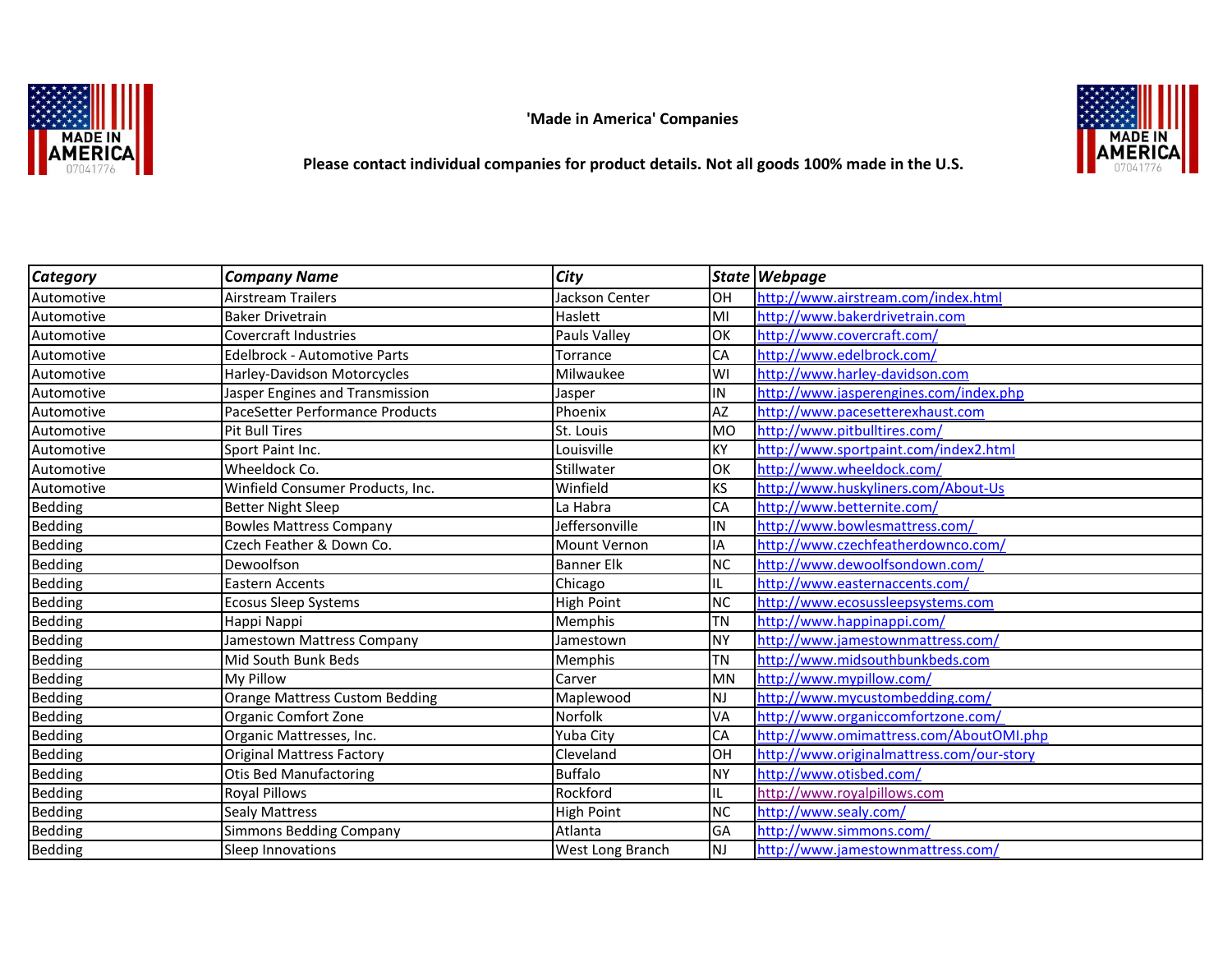| Bedding        | Stitch'T                                   | New York               | <b>NY</b>        | http://www.stitchT.com                            |
|----------------|--------------------------------------------|------------------------|------------------|---------------------------------------------------|
| <b>Bedding</b> | Tempur-Pedic                               | Lexington              | KY               | http://www.tempurpedic.com/                       |
| Bedding        | The Boppy Co.                              | Golden                 | CO               | http://www.boppy.com/                             |
| Bedding        | Victor Mill                                | Greenville             | <b>SC</b>        | http://victormill.com/                            |
| Bedding        | Downlite                                   | Middletown             | $\overline{\Xi}$ | http://www.downlite.com                           |
| <b>Bedding</b> | CozyPure                                   | Norfolk                | VA               | http://www.cozypure.com                           |
| Cabinets       | Bertch Cabinet Mfg., Inc.                  | Waterloo               | IA               | http://www.bertch.com/                            |
| Cabinets       | Cabinet Fever                              | Anchorage              | AK               | http://www.cabinetfever.net/                      |
| Cabinets       | Kahles Kitchens, Inc.                      | Leeper                 | PA               | http://www.kahleskitchens.com                     |
| Cabinets       | <b>Kemper Cabinets</b>                     | Richmond               | $\overline{\Xi}$ | http://www.kempercabinets.com/                    |
| Cabinets       | Kitchen Kompact                            | Jeffersonville         | IN               | http://www.kitchenkompact.com/                    |
| Cabinets       | KraftMaid Cabinets                         | Middlefield            | OH               | http://www.kraftmaid.com/                         |
| Cabinets       | Secret Sill                                | Warminster             | PA               | http://www.secretsill.com/                        |
| Cabinets       | <b>Strasser Woodenworks</b>                | Woodinville            | <b>WA</b>        | http://www.strasserwood.com                       |
| Cabinets       | W.L. Rubottom Co.                          | Ventura                | CA               | http://www.wlrubottom.com                         |
| Cabinets       | <b>Wooden Concepts</b>                     | <b>Wooden Concepts</b> | χL               | http://www.woodenconcepts.net/                    |
| Cabinets       | <b>Woodworking Plus</b>                    | Bethany                | <b>CT</b>        | http://www.woodworking-plus.com                   |
| Clothing       | A Personal Touch                           | Hanson                 | <b>MA</b>        | http://personaltouchinc.com/                      |
| Clothing       | AdoraOm                                    | Scottsdale             | AZ               | http://www.adoraom.com/                           |
| Clothing       | Alabama Chanin                             | Florence               | <b>AL</b>        | http://www.alabamachanin.com                      |
| Clothing       | All American Clothing Co.                  | Arcanum                | $\overline{O}$ H | http://www.allamericanclothing.com/               |
| Clothing       | Andrew Christian                           | Glendale               | CA               | http://www.andrewchristian.com/                   |
| Clothing       | <b>Annie Girl Couture Creations</b>        | Pasadena               | CA               | http://www.anniegirl.com                          |
| Clothing       | Aventura                                   | Taos                   | <b>NM</b>        | http://www.aventuraconcepts.blogspot.com/         |
| Clothing       | <b>B</b> and <b>B</b> Design Collection    | Los Angeles            | CA               | http://www.amandafashion.com/                     |
| Clothing       | <b>Bamboosa Clothing and Baby Products</b> | Andrews                | SC               | https://www.bamboosa.com/                         |
| Clothing       | Bemidji Woolen Mills                       | Bemidji                | <b>MN</b>        | http://www.bemidjiwoolenmills.com/                |
| Clothing       | <b>BGreen Apparel</b>                      | Rancho Dominguez       | CA               | http://www.bgreenapparel.com                      |
| Clothing       | <b>Bill's Khakis</b>                       | Reading                | PA               | http://www.billskhakis.com                        |
| Clothing       | Black Hills Gold By Coleman                | Rapid City             | SD               | http://www.blackhillsgoldbycoleman.com/index.aspx |
| Clothing       | <b>Blouse House</b>                        | Hanson                 | <b>MA</b>        | http://www.blousehouse.com/                       |
| Clothing       | <b>Body Bark</b>                           | Denver                 | CO               | http://www.bodybark.com/                          |
| Clothing       | Bridlebrook                                | Baltimore              | <b>MD</b>        | http://www.fashionsu.net/id31.html                |
| Clothing       | Buddys Jeans                               | New Hebron             | <b>MS</b>        | http://www.buddysjeans.com/                       |
| Clothing       | Campbellsville Apparel Company             | Campbellsville         | KY               | http://www.camapp.com                             |
| Clothing       | Castle Ware                                | Eureka                 | CA               | http://www.castleware.com/                        |
| Clothing       | Columbiaknit Factory Store                 | Portland               | OR               | http://www.usa-wear.com                           |
| Clothing       | <b>Diamond Gusset Jeans</b>                | <b>Bon Aqua</b>        | <b>TN</b>        | http://www.gussetclothing.com/                    |
| Clothing       | Dirtball                                   | Hickory                | <b>NC</b>        | http://www.dirtballfashion.com                    |
| Clothing       | Elbeco, Inc.                               | Reading                | PA               | http://www.elbeco.com                             |
| Clothing       | <b>Ener-Gel Footcare Products</b>          | Penn Runn              | PA               | http://www.energelinsole.com/                     |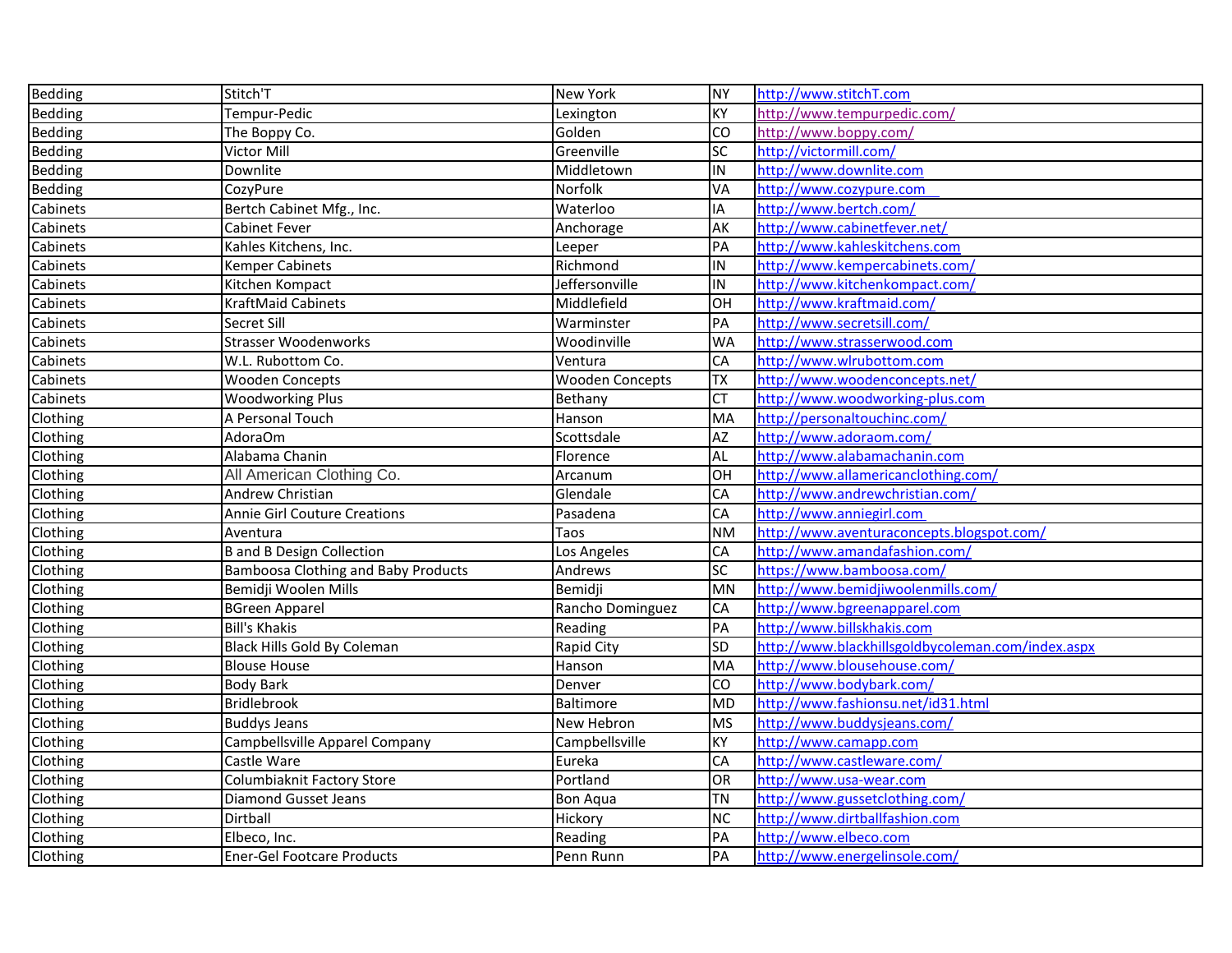| Clothing | <b>Exelnt Designs Swimwear</b>        | Warren                | $\overline{\mathsf{M}}$ | http://exelnt.com/                          |
|----------|---------------------------------------|-----------------------|-------------------------|---------------------------------------------|
| Clothing | <b>Fashions Unlimited</b>             | Baltimore             | MD                      | http://www.fashionsu.net/                   |
| Clothing | FesslerUSA                            | Orwigsburg            | PA                      | http://www.fesslerusa.com                   |
| Clothing | <b>Filson Clothing</b>                | Seattle               | <b>WA</b>               | http://www.filson.com                       |
| Clothing | Flexsystems                           | El Cajon              | CA                      | http://www.flexsystems.com/                 |
| Clothing | Fox River Mills                       | Osage                 | IA                      | http://www.foxsox.com/                      |
| Clothing | Gardens of California LLC             | San Ramon             | CA                      | http://www.gardensofcalifornia.com          |
| Clothing | Gerald and Stewart                    | Everett               | MA                      | http://www.geraldandstewart.com             |
| Clothing | Globe Manufacturing Co. -- Fire Suits | Pittsfield            | <b>NH</b>               | http://www.globeturnoutgear.com/            |
| Clothing | <b>Glory Sales and Service</b>        | Los Angeles           | CA                      | http://www.glorysales.com                   |
| Clothing | <b>Goodhew Socks</b>                  | Chattanooga           | <b>TN</b>               | http://www.goodhew.us.com/                  |
| Clothing | Goodwill Industries Inc.              | Rockville             | <b>MD</b>               | http://www.goodwill.org/                    |
| Clothing | Harper Greer                          | Piedmont              | CA                      | http://www.harpergreer.com/                 |
| Clothing | <b>HeartThreads Clothing</b>          | San Diego             | CA                      | http://www.heartthreadsclothing.com/        |
| Clothing | Hitchin' Post                         | <b>Wyoming County</b> | <b>NY</b>               | http://www.thehitchinpost.com/              |
| Clothing | Jane Darling by ME                    | <b>Sandy Springs</b>  | GA                      | http://www.jdbyme.com/                      |
| Clothing | Johnson Woolen Mills                  | Johnson               | VT                      | http://www.johnsonwoolenmills.com/          |
| Clothing | Jon Wye Company                       | Washington            | <b>DC</b>               | http://www.jonwye.com/                      |
| Clothing | Kiss America                          | <b>Coral Springs</b>  | <b>FL</b>               | http://kissamerica.net/                     |
| Clothing | Legendary USA                         | Exton                 | PA                      | http://www.legendaryusa.com/                |
| Clothing | Loggerhead Apparel                    | Greenville            | <b>SC</b>               | http://www.loggerheadapparel.com/index.php/ |
| Clothing | Longhorn Jean Company                 | Scottsdale            | AZ                      | http://www.longhornjeans.com                |
| Clothing | M.L. Leddy's                          | Fort Worth            | <b>TX</b>               | http://www.leddys.com/                      |
| Clothing | Malley & Co.                          | Garland               | TX                      | http://www.malleyandco.com/                 |
| Clothing | Mayo Knitting Mill                    | Tarboro               | <b>NC</b>               | http://mayoknitting.com/                    |
| Clothing | Mortex Apparel                        | Wendell               | <b>NC</b>               | http://www.mortexapparel.com/               |
| Clothing | Nanette Lepore                        | New York              | ΝY                      | http://www.nanettelepore.com                |
| Clothing | New I.C.M., L.P                       | El Campo              | <b>TX</b>               | http://www.newicm.com                       |
| Clothing | North Star Glove Co.                  | Tacoma                | <b>WA</b>               | http://www.northstarglove.com               |
| Clothing | <b>NYDJ Apparel</b>                   | Vernon                | CA                      | http://www.nydj.com                         |
| Clothing | <b>Olympic Uniforms</b>               | Seattle               | <b>WA</b>               | http://jmarcelenterpris.qwestoffice.net/    |
| Clothing | Only Hearts Clothing                  | New York              | <b>NY</b>               | http://www.onlyhearts.com                   |
| Clothing | Oxxford Clothes, Inc.                 | Chicago               | IL                      | http://www.oxxfordclothes.com/home.aspx     |
| Clothing | Parabellum                            | Los Angeles           | CA                      | http://www.parabellumcollection.com         |
| Clothing | Peter Beaton Hat Studios              | Nantucket             | MA                      | http://www.peterbeaton.com/index.php        |
| Clothing | Pointer Brand                         | <b>Bristol</b>        | <b>TN</b>               | http://www.pointerbrand.com/                |
| Clothing | R. Hanauer Mens Accessories           | Fort Mill             | lsc                     | http://www.bowties.com/                     |
| Clothing | <b>Red Ants Pants</b>                 | White Sulfur Springs  | MT                      | http://www.redantspants.com/                |
| Clothing | Red Flannel Factory                   | Rockford              | MI                      | http://www.redflannels.com/                 |
| Clothing | <b>RESTORE Clothing</b>               | New York              | NY.                     | http://www.restoreclothing.com              |
| Clothing | Robert Bryan LTD                      | Port Royal            | VA                      | http://www.robertbryanltd.com/              |
|          |                                       |                       |                         |                                             |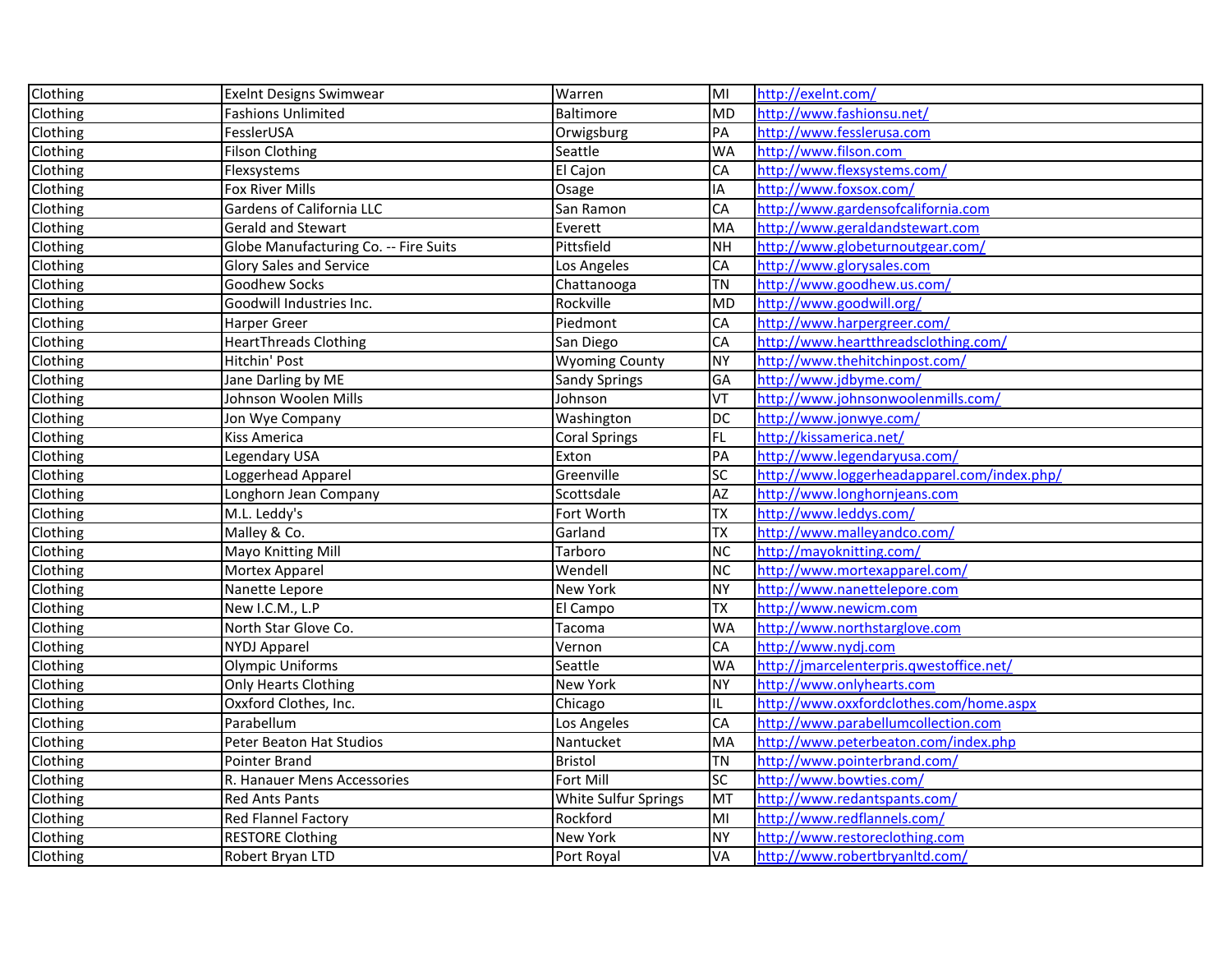| Clothing    | Rock Me                             | Clarkson                | lмı                     | http://www.rockmeusa.com/site                 |
|-------------|-------------------------------------|-------------------------|-------------------------|-----------------------------------------------|
| Clothing    | Round House Overalls and Jeans      | Shawnee                 | OK                      | http://www.round-house.com/index.html         |
| Clothing    | Sabaku Artware                      | Tuscon                  | $\overline{AZ}$         | http://www.sabakuart.com/                     |
| Clothing    | Schaefer Ranchwear                  | Mesilla Park            | <b>NM</b>               | http://www.schaefer-ranchwear.com/            |
| Clothing    | Schott NYC                          | <b>New York</b>         | NY.                     | http://www.schottnyc.com/                     |
| Clothing    | Sean Ryan Western Enterprises Inc.  | Fort Worth              | <b>TX</b>               | http://www.seanryon.com/Qstore/Qstore.cgi     |
| Clothing    | Soyad Brothers                      | Warren                  | MI                      | http://www.soyadsocks.com                     |
| Clothing    | St. Croix Weaving                   | Hudson                  | WI                      | http://www.stcroixweaving.com                 |
| Clothing    | Sterlingware of Boston              | <b>East Boston</b>      | MA                      | http://www.sterlingwear.com/cart/             |
| Clothing    | Stockin Girl                        | Stockin Girl            | CT                      | http://www.stockingirl.com                    |
| Clothing    | <b>Stormy Kromer Clothing</b>       | Ironwood                | lмı                     | http://www.stormykromer.com/                  |
| Clothing    | Technical Advantage Gear            | Roberts                 | $\overline{\mathsf{M}}$ | http://www.tadvgear.com                       |
| Clothing    | Texas Jeans USA                     | Asheboro                | <b>NC</b>               | http://www.texasjeans.com                     |
| Clothing    | The Beach Depot                     | Saginaw                 | <b>TX</b>               | http://www.thebeachdepot.com/                 |
| Clothing    | The Good Deed Organization          | Ojai                    | CA                      | http://gooddeed.org/                          |
| Clothing    | <b>Thorlo Socks</b>                 | Statesville             | $\overline{NC}$         | http://www.thorlo.com                         |
| Clothing    | Three Dots                          | Garden Grove            | CA                      | http://www.threedots.com/                     |
| Clothing    | Triangle Shop                       | Wellesley               | MA                      |                                               |
| Clothing    | True Religion Jeans                 | Vernon                  | CA                      | http://www.truereligionbrandjeans.com         |
| Clothing    | <b>Tuff Cookie Clothing Company</b> | Falmouth                | MA                      | http://www.tuffcookie.com                     |
| Clothing    | U.S. Authentic Manufaturing Co.     | Katonah                 | <b>NY</b>               | http://www.flightjacket.com/                  |
| Clothing    | <b>Union Label</b>                  | Wyoming                 | <b>MN</b>               | http://www.unionlabel.com/                    |
| Clothing    | Vanson Leathers                     | <b>Fall River</b>       | MA                      | http://www.vansonleathers.com                 |
| Clothing    | Walker Wear Inc.                    | <b>Colorado Springs</b> | <b>CO</b>               | http://walker-wear.com/                       |
| Clothing    | Wigwam Mills                        | Sheboygan               | WI                      | http://www.wigwam.com/                        |
| Clothing    | Zenteck Clothing                    | Seattle                 | <b>WA</b>               | http://www.zentekclothing.com/                |
| Electronics | Deck Keyboards                      | Kenosho                 | $\overline{\mathsf{M}}$ | http://www.deckkeyboards.com/                 |
| Electronics | Elecraft, Inc.                      | Aptos                   | CA                      | http://www.elecraft.com                       |
| Electronics | L-3 Eotech                          | Ann Arbor               | MІ                      | http://www.eotech-inc.com                     |
| Electronics | Linear Manufacturing                | <b>Colorado Springs</b> | Ю                       | http://www.linearmfg.com/                     |
| Electronics | Macroton Systems, Inc               | Fremont                 | CA                      | http://www.macrotronsystems.com/services.html |
| Electronics | <b>OHM Speakers</b>                 | Brooklyn                | <b>NY</b>               | http://www.ohmspeakers.com/index.cfm          |
| Electronics | U.S. Wire and Cable Corporation     | Newark                  | NJ                      | http://www.uswireandcable.com                 |
| Electronics | Union Built PC                      | Ocean City              | <b>MD</b>               | http://unionbuiltpc.com                       |
| Flooring    | Barefoot Flooring, Inc.             | Troy                    | PA                      | http://www.barefootflooringinc.com/           |
| Flooring    | <b>Bath-Tec Bath Products</b>       | Ennis                   | <b>TX</b>               | http://www.bathtec.com/                       |
| Flooring    | <b>Bridjit Curb Ramps</b>           | Kent                    | <b>WA</b>               | http://www.bridjit.com/                       |
| Flooring    | Capel Rugs                          | Troy                    | $\overline{\text{NC}}$  | http://www.capelrugs.com/history              |
| Flooring    | Clear Lake Lumber Inc.              | Spartanburg             | PA                      | http://www.clearlumber.com                    |
| Flooring    | <b>Connor Sports Flooring</b>       | Arlington Heights       | IL                      | http://www.connorfloor.com/                   |
| Flooring    | Crossville, Inc.                    | Crossville              | <b>TN</b>               | http://www.crossvilleinc.com                  |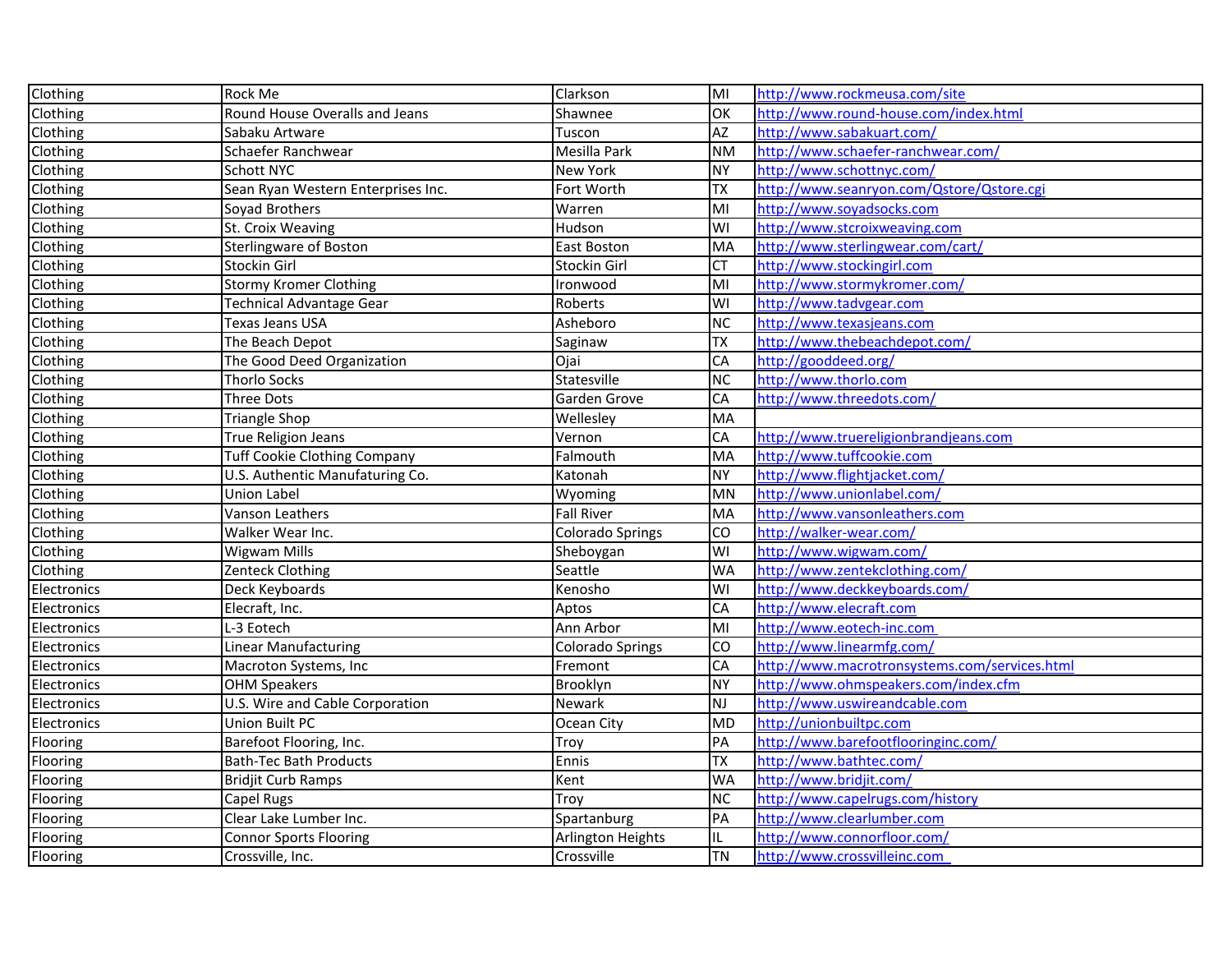| Flooring             | <b>FLOR</b>                          | Chicago            | IL.              | http://www.flor.com/                         |
|----------------------|--------------------------------------|--------------------|------------------|----------------------------------------------|
| Flooring             | Florim U.S.A.                        | Clarksville        | <b>TN</b>        | http://www.florimusa.com/                    |
| Flooring             | From the Forest                      | Weston             | MN               | http://www.fromtheforest.com/                |
| Flooring             | <b>Gulistan Carpet</b>               | Pinehurst          | <b>NC</b>        | http://www.gullistan.com                     |
| <b>Flooring</b>      | HomerWood Hardwood Floors            | Titusville         | PA               | http://hardwoodartisans.com/                 |
| Flooring             | HomerWood Hardwood Floors            | Titusville         | PA               | http://www.homerwood.com                     |
| Flooring             | Karlsons Hardwood                    | Defiance           | MT               | http://www.karlsonshardwood.com              |
| Flooring             | Mannington Mills Inc.                | Salem              | lnj              | http://www.mannington.com/                   |
| Flooring             | Mohawk Rugs                          | Calhoun            | GA               | http://www.mohawkflooring.com/               |
| Flooring             | Owens Flooring by Colonial Craft     | Shawano            | WI               | http://www.colonialcraft.com/ofbcc.html      |
| Flooring             | <b>Plantation Hardwood Floors</b>    | Oxnard             | PA               | http://plantationhardwood.com/               |
| Flooring             | Sheoga Hardwood Flooring             | Burton             | OH               | http://www.sheogaflooring.com/               |
| Flooring             | Shepard's Flock                      | Townshend          | GA               | http://www.shepardsflock.com                 |
| Flooring             | <b>Wellness Mat</b>                  | Troy               | lмı              | http://www.wellnessmats.com/                 |
| Food Products        | <b>Bigelow Tea</b>                   | Fairfield          | $\overline{CT}$  | http://bigelowtea.com/                       |
| <b>Food Products</b> | Fasta Pasta                          | Flushing           | lмı              | http://www.fastapastacooker.com/             |
| <b>Food Products</b> | Luthers Smokehouse, Inc.             | LeRoy              | <b>KS</b>        | http://www.jerkyusa.com/                     |
| <b>Food Products</b> | Salvare La Vita Water, LLC           | San Ramon          | CA               | http://www.slvwater.com/                     |
| <b>Food Products</b> | Southeastern Mills                   | Rome               | GA               | http://www.semills.com/default.aspx          |
| Footwear             | Allen Edmonds Shoes                  | Port Washington    | WI               | http://www.allenedmonds.com/                 |
| Footwear             | CYDWOQ                               | <b>Burbank</b>     | CA               | http://cydwoq.com/                           |
| Footwear             | Danner Boots                         | Portland           | OR               | http://www.danner.com/                       |
| Footwear             | E. Vogel, Inc.                       | New York           | NY               | http://www.vogelboots.com/                   |
| Footwear             | For Bare Feet                        | Helmsburg          | IN               | http://www.forbearfeet.com                   |
| Footwear             | L. L. Bean                           | Freeport           | ME               | http://www.llbean.com/                       |
| Footwear             | Lucchese Boots                       | El Paso            | $\overline{TX}$  | http://www.lucchese.com/                     |
| Footwear             | Munro American                       | <b>Hot Springs</b> | <b>AR</b>        | http://www.munroshoes.com/                   |
| Footwear             | <b>Oakstreet Bootmakers</b>          | Wheaton            | IL               | http://www.oakstreetbootmakers.com           |
| Footwear             | Okabashi Footware                    | <b>Buford</b>      | GA               | http://www.okabashi.com/                     |
| Footwear             | Onesole - Footwear                   | Seattle            | <b>WA</b>        | http://www.onesole.com/                      |
| Footwear             | Peet Shoe Dryers                     | St. Maries         | ID               | http://www.peetshoedryer.com                 |
| Footwear             | <b>Rios of Mercedes Boots</b>        | Mercedes           | ТX               | http://www.riosofmercedesboots.com/index.htm |
| Footwear             | Shepard's Flock                      | Townshend          | VT               | http://www.shepardsflock.com                 |
| Footwear             | Stephen Bonanno Sandals              | Stuart             | FL               | http://stephenbonanno.com/                   |
| Footwear             | Weinbrenner Footware                 | Merrill            | $\overline{3}$   | http://www.weinbrennerusa.com/               |
| Footwear             | <b>West Coast Shoe Company</b>       | Scappoose          | OR               | http://www.westcoastshoe.com/                |
| Foundry              | Alumacart                            | Jupiter            | FL               | http://www.alumacart.com/                    |
| Foundry              | Bath Iron Works - U.S. Navy Ships    | <b>Bath</b>        | ME               | http://www.gdbiw.com/                        |
| Foundry              | <b>Blenko Glass Company</b>          | Milton             | WV               | http://www.blenko.com                        |
| Foundry              | Charlotte Pipe and Foundry Co.       | Charlotte          | <b>NC</b>        | http://www.charlottepipe.com/                |
| Foundry              | <b>Classic Metal Roofing Systems</b> | Piqua              | $\overline{O}$ H | http://www.classicmetalroofingsystems.com/   |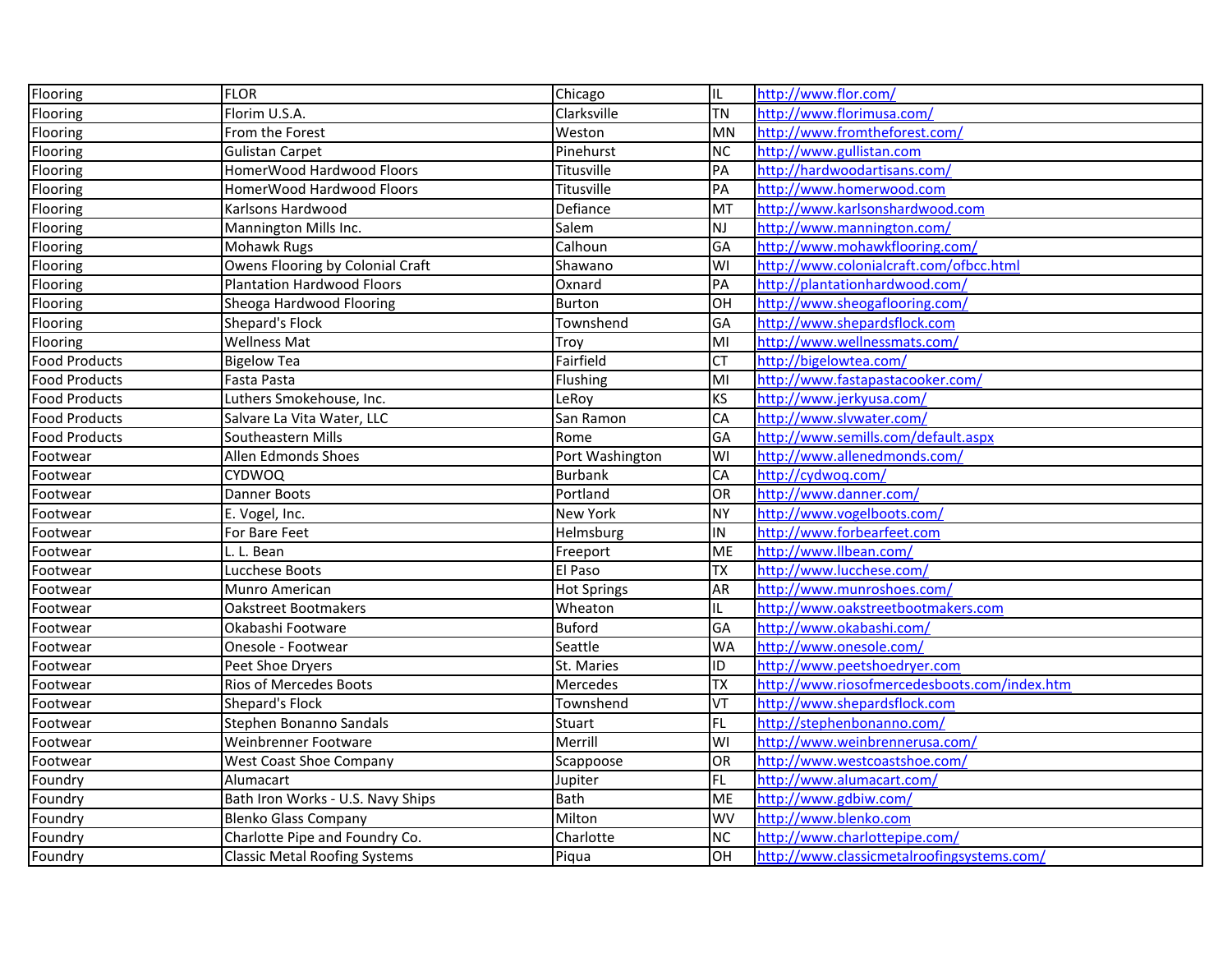| Foundry   | <b>Hendrick Manufacturing</b>         | Carbondale                  | PA        | http://www.hendrickmfg.com/                              |
|-----------|---------------------------------------|-----------------------------|-----------|----------------------------------------------------------|
| Foundry   | Heritage Metalworks                   | Downingtong                 | PA        | http://www.heritage-metalworks.com                       |
| Foundry   | <b>Nucor Fastener Division</b>        | St. Joe                     | IN        | http://nucor-fastener.com/                               |
| Foundry   | <b>Nucor Fastener Division</b>        | St. Joe                     | IN        | http://www.nucor-fastener.com/                           |
| Foundry   | <b>Quality Perforating</b>            | Carbondale                  | PA        | http://www.qualityperf.com/                              |
| Foundry   | Wisconsin Aluminum Factory            | Manitowoc                   | WI        | http://www.wafco.com                                     |
| Furniture | <b>Baker Road Furniture</b>           | South Elgin                 | IL.       | http://www.bakerroad.com/index.html                      |
| Furniture | Columbia Forest Products              | Greensboro                  | <b>NC</b> | http://www.columbiaforestproducts.com/                   |
| Furniture | Webcoat Inc.                          | McAlester                   | OK        | http://www.webcoat.com                                   |
| Furniture | Wild Zoo Children's Furniture         | Bend                        | OR        | http://www.wildzoo.com/                                  |
| Furniture | 4 Korners                             | Brooklyn                    | NY        | http://www.4kny.com                                      |
| Furniture | A. A. Laun Furniture                  | Kiel                        | WI        | http://www.aalaun.com/                                   |
| Furniture | Abner Henry Furniture                 | Mount Hope                  | OH        | http://abnerhenry.com/                                   |
| Furniture | <b>Adriance Furniture Makers</b>      | South Dartmouth             | MA        | http://www.adriance.com/                                 |
| Furniture | Amana Clocks and Furniture            | Amana                       | IA        | http://www.amanafurniture.com/                           |
| Furniture | American HoltzKraft, Inc.             | <b>Mount Pleasant Hills</b> | PA        | http://www.holtzkraft.com/                               |
| Furniture | American Seating Company              | <b>Grand Rapids</b>         | MI        | http://www.americanseating.com/                          |
| Furniture | Amish Country Furnishings             | Dublin                      | OH        | http://amishcountryfurnishings.com/                      |
| Furniture | <b>Baker's Booth Company</b>          | San Diego                   | CA        | http://www.bakersboothco.com                             |
| Furniture | <b>Barry Newstat Furniture</b>        | Chicago                     | IL        | http://barrynewstatfurniture.com/                        |
| Furniture | Berg Furniture                        | Barrington                  | NJ        | http://bergfurniture.com/                                |
| Furniture | Bertolini Inc. Hospitality and Design | Chino                       | CA        | http://www.bertolinihd.com/                              |
| Furniture | Bertolini Inc. Sanctuary Seating      | Lawrenceburg                | <b>TN</b> | http://sanctuaryseating.com/                             |
| Furniture | <b>Best Home Furnishings</b>          | Ferdinand                   | IN        | http://www.besthf.com/besthf/Furniture/Home              |
| Furniture | <b>Beverly Furniture</b>              | Pmona                       | CA        | http://www.beverlyfurniture.net                          |
| Furniture | <b>Big Drawers Furniture</b>          | Norfolk                     | VA        | http://www.bigdrawers.com/                               |
| Furniture | BKIND3                                | Redmond                     | <b>WA</b> | http://www.facebook.com/pages/BKIND3/169967885403?ref=ts |
| Furniture | <b>Bradford Woodworking</b>           | Worcester                   | PA        | http://www.bradfordwoodworking.com/                      |
| Furniture | <b>Bradley Brand Furniture</b>        | Warren                      | AR        | http://www.arkansashardwoodfurniture.com                 |
| Furniture | C.R. Laine Furniture                  | Hickory                     | <b>NC</b> | http://www.crlaine.com/                                  |
| Furniture | California House Furniture            | Sacramento                  | CA        | http://www.californiahouse.com/                          |
| Furniture | Carolina Chair                        | Hickory                     | <b>NC</b> | http://www.carolinachair.com/                            |
| Furniture | Chair City Wayside Furniture Co.      | Gardner                     | MA        | http://www.chaircitywayside.com/index.html               |
| Furniture | Charleston Forge Furniture            | <b>Blowing Rock</b>         | <b>NC</b> | http://www.charlestonforge.com/                          |
| Furniture | Cisco Brothers Furniture              | Los Angeles                 | CA        | http://www.ciscobrothers.com/                            |
| Furniture | <b>CMI Designs</b>                    | Americus                    | GA        | http://www.iwantcmi.com/                                 |
| Furniture | <b>Colonial Furniture</b>             | Freeburg                    | PA        | http://www.colonialfurniture.com/                        |
| Furniture | Columbia Forest Products              | Greensboro                  | <b>NC</b> | http://www.columbiaforestproducts.com/                   |
| Furniture | Comfort Design Furniture              | Asheboro                    | <b>NC</b> | http://www.comfortdesignfurniture.com/                   |
| Furniture | Condo Furniture                       | Scarborough                 | <b>ME</b> | http://www.condofurniture.com                            |
| Furniture | Conrad Grebel Furniture               | Goshen                      | IN        | http://www.conradgrebel.com/                             |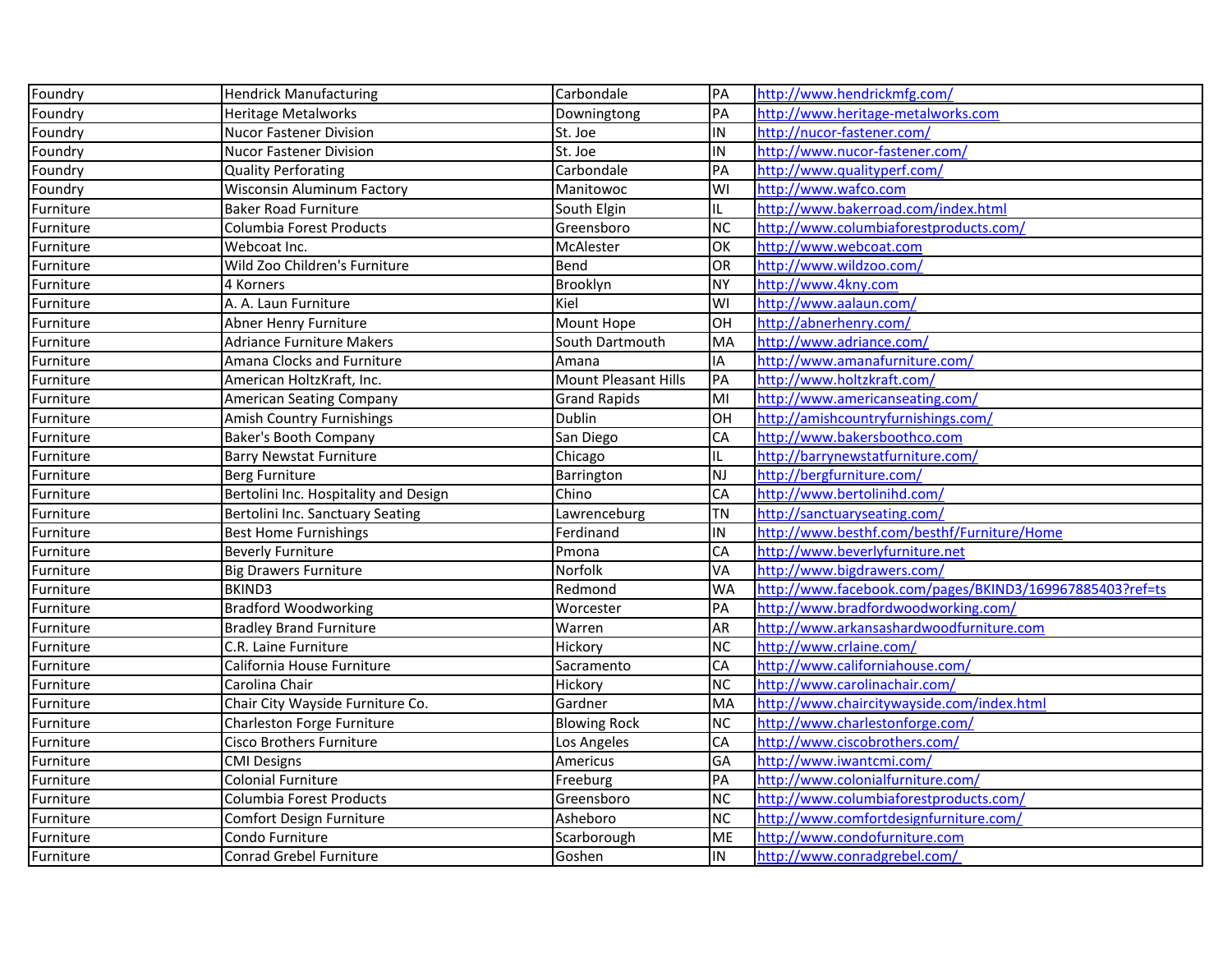| Furniture | <b>Copeland Furniture</b>           | <b>Bradford</b>         | <b>VT</b> | http://www.copelandfurniture.com                           |
|-----------|-------------------------------------|-------------------------|-----------|------------------------------------------------------------|
| Furniture | Cottage Home Furniture              | Cape Neddick            | <b>ME</b> | http://www.cottagehomemaine.com/                           |
| Furniture | Craftique                           | Mebane                  | <b>NC</b> | http://www.craftiquefurn.com                               |
| Furniture | Crawford Furniture                  | Jamestown               | <b>NY</b> | http://www.crawfordfurniture.com                           |
| Furniture | <b>Crimson Casual Haleyville</b>    | Haleyville              | <b>AL</b> | http://www.crimsoncasual.com                               |
| Furniture | <b>Custom Shoppe</b>                | Watertown               | WI        | http://www.customshoppefurniture.com/                      |
| Furniture | Davinci LA                          | Los Angeles             | CA        | http://www.davincila.com/                                  |
| Furniture | Dellarobbia Furniture               | Corona                  | <b>CA</b> | http://www.dellarobbiausa.com/                             |
| Furniture | <b>Diamond Billard Products</b>     | Jeffersonville          | IN        | http://www.diamondbilliards.net/                           |
| Furniture | Dino Mark Anthony Furniture         | Santa Fe Springs        | CA        | http://www.dinomarkanthony.com/                            |
| Furniture | E. J. Victor Furniture Company      | Morganton               | <b>NC</b> | http://www.ejvictor.com/                                   |
| Furniture | Eagle Industries                    | <b>Bowling Green</b>    | KY        | http://www.eagle-ind.com/                                  |
| Furniture | <b>Earnest Thompson Furniture</b>   | Albuquerque             | <b>NM</b> | http://www.ernestthompson.com/                             |
| Furniture | <b>Eddy West Furniture</b>          | Тоссоа                  | GA        | http://www.eddywest.com/home/                              |
| Furniture | <b>Editions Design Collections</b>  | Houston                 | <b>TX</b> | http://www.editionsdesign.com                              |
| Furniture | Elite Leather Company               | Chino                   | CA        | http://www.eliteleather.com/                               |
| Furniture | Ethan Allen Furniture               | Danbury                 | <b>CT</b> | http://www.ethanallen.com/                                 |
| Furniture | Fancher Chair Company               | Falconer                | <b>NY</b> | http://www.fancherchair.com/                               |
| Furniture | Flat Top Woodworks                  | Mocksville              | <b>NC</b> | http://www.flattopwoodworks.com/                           |
| Furniture | Frank Chervan Furniture             | Roanoke                 | VA        | http://www.chervan.com/                                    |
| Furniture | Furniture from the Barn             | Nottingham              | PA        | http://www.furniturefromthebarn.com                        |
| Furniture | <b>Furniture Traditions</b>         | Orange                  | <b>CA</b> | http://furnituretraditions.net/                            |
| Furniture | GatCreek Furniture                  | <b>Berkeley Springs</b> | <b>WV</b> | http://www.gatcreek.com/                                   |
| Furniture | Gerstner                            | Dayton                  | OH        | http://www.gerstnerusa.com/index.html                      |
| Furniture | Habersham Furniture                 | Toccoa                  | GA        | http://www.habershamhome.com/                              |
| Furniture | Harden Furniture                    | McConnellsville         | <b>NY</b> | http://www.hardenfurniture.com/                            |
| Furniture | Hardwood Artisians Furniture        | Woodbridge              | VA        | http://hardwoodartisans.com/                               |
| Furniture | Henkel Harris Furniture             | Winchester              | VA        | http://www.henkelharris.com/                               |
| Furniture | <b>Herman Miller Chairs</b>         | Zeeland                 | MI        | http://www.hermanmiller.com                                |
| Furniture | <b>Hiatt Furniture</b>              | Hawthorne               | <b>CA</b> | http://www.hhhiatt.com/hiatt_home.cfm                      |
| Furniture | <b>Hobble Creek Trading Company</b> | Provo                   | UT        | http://www.hobble-creek-trading.bestpricesforfurniture.com |
| Furniture | HoBo Design                         | Portland                | OR        | http://www.hobodesign.net/                                 |
| Furniture | Home Reserve                        | Fort Wayne              | IN        | http://homereserve.com/index.cfm                           |
| Furniture | <b>Homestead Furniture</b>          | Mt. Hope                | OH        | http://www.homesteadfurnitureonline.com                    |
| Furniture | Hooker and Co.                      | <b>New York</b>         | <b>NY</b> | http://www.pickettfurniture.com/                           |
| Furniture | <b>Howard Miller</b>                | Zeeland                 | MI        | http://www.howardmiller.com                                |
| Furniture | Hunt Country Furniture              | Wingdale                | <b>NY</b> | http://www.huntcountryfurniture.com/                       |
| Furniture | Jackson Furniture                   | Cleveland               | <b>TN</b> | http://www.woodbinefurniture.com/                          |
| Furniture | Jeffrey Scott Designs               | Tulsa                   | OK        | http://www.jsdfurniture.com                                |
| Furniture | Jon Strauss Furniture               | Canton                  | OH        | http://www.straussfurniture.com/                           |
| Furniture | Kindel Furniture                    | <b>Grand Rapids</b>     | MI        | http://www.kindelfurniture.com/                            |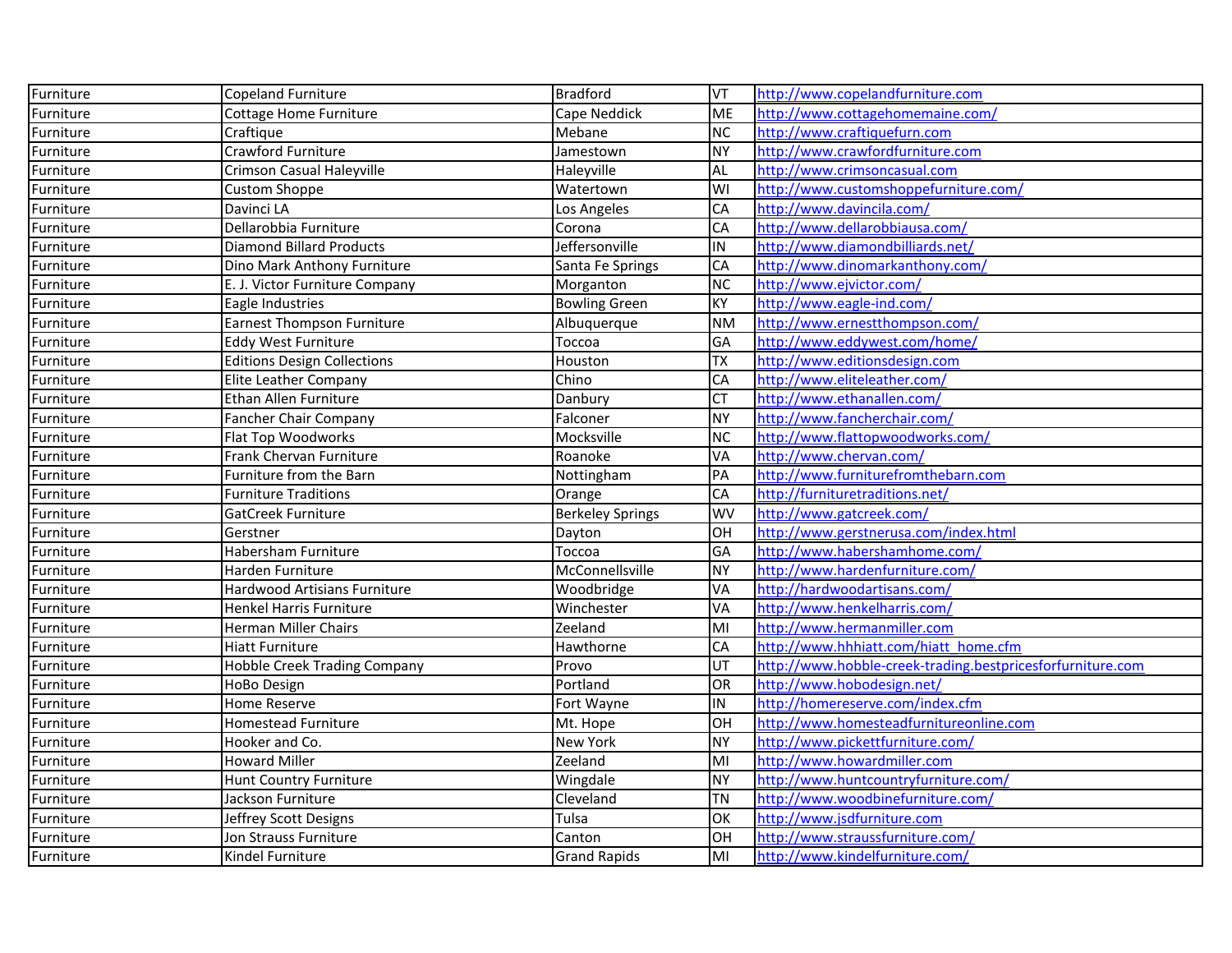| Furniture | Klaussner Home Furnishings              | Asheboro              | NC        | http://www.klaussner.com                   |
|-----------|-----------------------------------------|-----------------------|-----------|--------------------------------------------|
| Furniture | <b>KMS Woodworks</b>                    | <b>Nederlands</b>     | <b>CO</b> | http://www.kmswoodworks.com/               |
| Furniture | L and J. G. Stickley Inc.               | <b>Manlius</b>        | <b>NY</b> | http://www.stickley.com/                   |
| Furniture | L. J. Gascho Furniture                  | Pigeon (Huron County) | MI        | http://www.ljgaschofurniture.com/          |
| Furniture | Laura Britt Design, Vervano Furnishings | Austin                | ТX        | http://www.vervano.com/                    |
| Furniture | La-Z-Boy                                | Monroe                | MI        | http://www.la-z-boy.com/                   |
| Furniture | <b>Leather Creations</b>                | Atlanta               | GA        | http://www.leathercreationsfurniture.com/  |
| Furniture | <b>LEE Industries</b>                   | Newton                | <b>NC</b> | http://www.leeindustries.com/              |
| Furniture | Linwood Furniture                       | Lexington             | <b>NC</b> | http://www.linwoodfurniture.com/           |
| Furniture | Lloyd/Flanders Furniture                | Menominee             | MI        | http://www.lloydflanders.com/              |
| Furniture | Lou Quallenberg Studios                 | Llano                 | TX        | http://www.lougart.com/index.html          |
| Furniture | Mackenzie Dow Fine Furniture            | Huntington            | <b>WV</b> | http://www.mackenziedow.com/               |
| Furniture | Manchester Wood                         | Granville             | <b>NY</b> | http://www.manchesterwood.com/             |
| Furniture | Maple Landmark Woodcraft                | Middlebury            | VT        | http://www.maplelandmark.com/              |
| Furniture | Marcali Furniture                       | Simi Valley           | CA        | http://www.marcalidesigns.com/             |
| Furniture | <b>Massoud Furniture</b>                | <b>Dallas</b>         | TΧ        | http://www.massoudfurniture.com/           |
| Furniture | <b>Meadowbrook Creations</b>            | Weare                 | <b>NH</b> | http://nhwoodworking.com/index.html        |
| Furniture | Miles Talbott Furniture                 | <b>High Point</b>     | <b>NC</b> | http://www.milestalbottfurniture.com/      |
| Furniture | Mitchell Gold + Bob Williams            | Taylorsville          | <b>NC</b> | http://www.mgbwhome.com                    |
| Furniture | Mobel Inc.                              | Ferdinand             | IN        | http://www.mobelinc.com                    |
| Furniture | Mountain Woods Furniture                | Laramie               | WY        | http://mountainwoodsfurniture.com/         |
| Furniture | National Casegoods Corporation          | Indianapolis          | IN        | http://www.nationalmurphybeds.com/         |
| Furniture | <b>New Hampshire Clocks</b>             | Gilmanton             | <b>NH</b> | http://www.nhclocks.com/                   |
| Furniture | Nikita Indoor Outdoor furniture         | Oneonta               | <b>NY</b> | http://www.justleanback.com/               |
| Furniture | Norman's Handcrafted Furniture          | Ozark                 | MT        | http://www.normansonline.com/contactus.php |
| Furniture | Norwalk Furniture                       | Norwalk               | OH        | http://www.norwalkfurniture.com/           |
| Furniture | O and G Studio                          | Warren                | RI        | http://oandgstudio.com/                    |
| Furniture | Old Growth Riverwood Furniture          | Wilmington            | <b>NC</b> | http://www.oldgrowthriverwood.com/         |
| Furniture | Old Hickory Furniture Co                | Shelbyville           | IN        | http://www.oldhickory.com/                 |
| Furniture | Old Wood Company                        | Ashville              | <b>NC</b> | http://www.theoldwoodco.com/               |
| Furniture | <b>Olhausen Billard Tables</b>          | Portland              | ΤN        | http://www.olhausenbilliards.com           |
| Furniture | Pacific Rim Woodworking                 | Eugene                | OR        | http://www.pacificrimwoodworking.com/      |
| Furniture | <b>Pickett Furniture</b>                | <b>New York</b>       | AR        | http://www.pickettfurniture.com/           |
| Furniture | <b>Polly Products</b>                   | Mulliken              | MI        | http://www.pollyproducts.com               |
| Furniture | Pomanoosuc Mills                        | <b>East Thetford</b>  | VT        | http://pompy.com/                          |
| Furniture | <b>Promotion Wood Products</b>          | <b>Boston</b>         | <b>KY</b> | http://promowood.com                       |
| Furniture | Raffsonni Galleries                     | Hackensack            | NJ        | http://raffsonni.com                       |
| Furniture | Robin Wade Furniture                    | Florence              | AL        | http://www.robinwadefurniture.com/         |
| Furniture | Rogue Wood Furniture                    | <b>Grants Pass</b>    | OR        | http://www.roguewood.com/                  |
| Furniture | Room and Board Furniture                | Minneapolis           | <b>MN</b> | http://www.roomandboard.com/               |
| Furniture | Saloom Furniture                        | Winchendon            | <b>MA</b> | http://www.saloom.com/                     |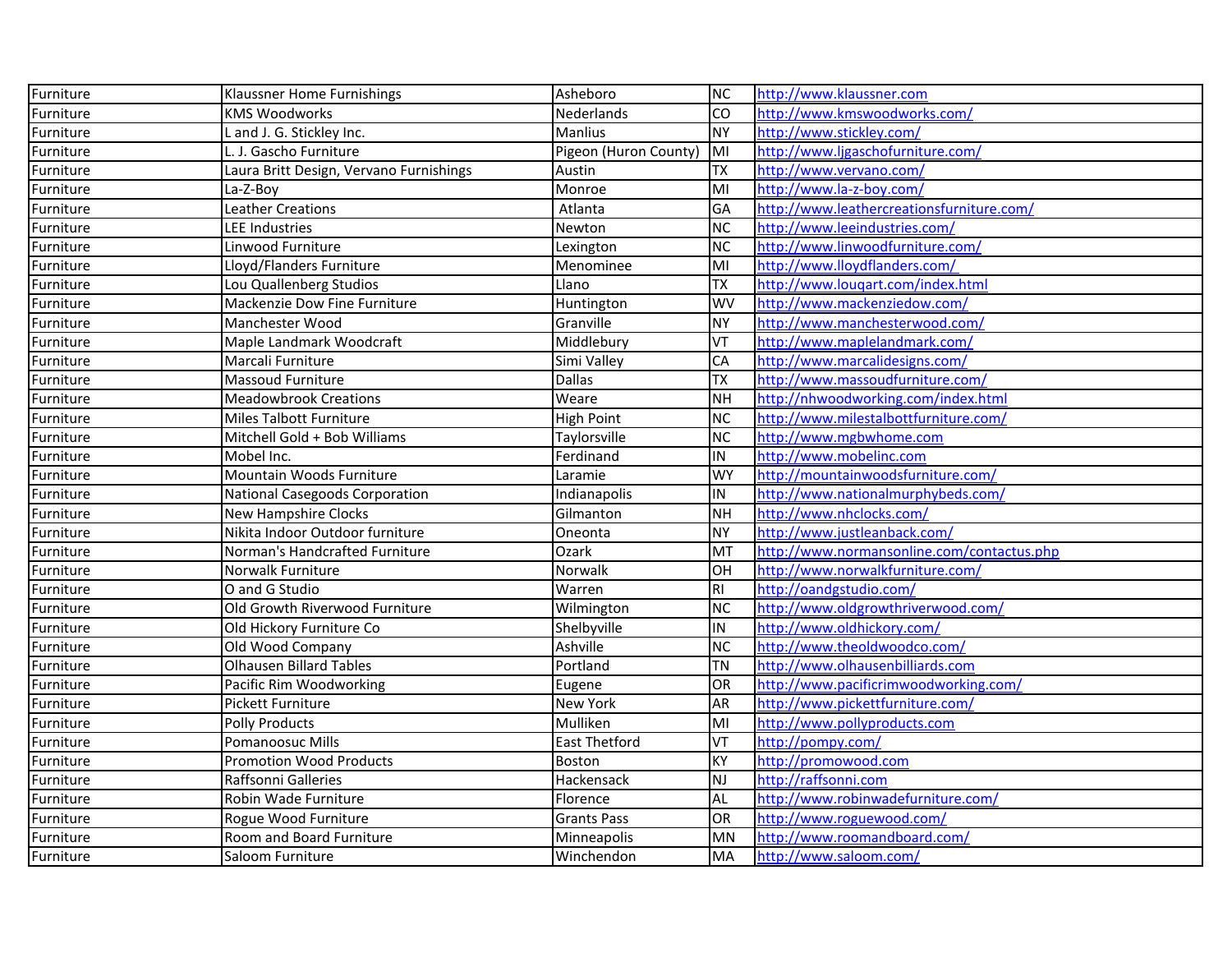| Furniture                  | Scott Jordan Furniture                 | New York             | <b>NY</b>       | http://scottjordan.com/                |
|----------------------------|----------------------------------------|----------------------|-----------------|----------------------------------------|
| Furniture                  | Seating Inc.                           | Nunda                | <b>NY</b>       | http://www.seatinginc.com/index.php    |
| Furniture                  | Seco Furniture                         | Canton               | lон             | http://www.secofurniture.com/          |
| Furniture                  | <b>Simplicity Sofas</b>                | High Point           | <b>NC</b>       | http://www.simplicitysofas.com/        |
| Furniture                  | Simply Amish Furniture                 | Arcola               | IL.             | http://www.simplyamish.com/            |
| Furniture                  | Smith Brothers of Berne                | Berne                | IN              | http://www.smithbrosfurn.com/          |
| Furniture                  | Sorrentino Mariani                     | Norfolk              | VA              | http://smfurniture.com/                |
| Furniture                  | Southern Motion Furniture              | Ponotoc              | <b>MS</b>       | http://www.kraftmaid.com/              |
| Furniture                  | Spectra Wood                           | <b>State College</b> | PA              | http://www.spectrawood.com             |
| Furniture                  | Steinway and Sons                      | New York             | NY.             | http://www.steinway.com/               |
| Furniture                  | <b>Telescope Casual Furniture</b>      | Granville            | NY              | http://www.telescopecasual.com/        |
| Furniture                  | Thayer Coggin Furniture                | <b>High Point</b>    | <b>NC</b>       | http://www.thayercoggin.com/           |
| Furniture                  | The Boggs Collective                   | Asheville            | <b>NC</b>       | http://boggscollective.com/            |
| Furniture                  | The Bright Group [Bright Chair Group]  | Middletown           | <b>NY</b>       | http://www.thebrightgroup.com/main.htm |
| Furniture                  | The New Mexico Furniture Company       | Taos                 | <b>NM</b>       | http://newmexicofurniture.com/about/   |
| Furniture                  | The Sampler                            | Homer                | IN              | http://www.samplercherryfurniture.com  |
| Furniture                  | The Wood Key                           | Evansville           | IN              | http://www.thewoodkey.com/             |
| Furniture                  | Thos. Moser Furniture                  | Auburn               | <b>ME</b>       | http://thosmoser.com/                  |
| Furniture                  | TLS by Design                          | Portland             | IN              | http://tlsbydesign.com/                |
| Furniture                  | Tomlinson/Erwin-Lambeth Furniture      | Thomasville          | <b>NC</b>       | http://www.tomlinsonerwinlambeth.com   |
| Furniture                  | Trend Manor Furniture                  | City of Industry     | CA              | http://www.trendmanor.com/             |
| Furniture                  | Trendwood Furniture                    | Phoenix              | AZ              | http://www.trendwood.com/              |
| Furniture                  | <b>Urban Collections</b>               | Dundee               | OH              | http://www.urbancollectionsohiousa.com |
| Furniture                  | Vaughn Bassett Furniture               | Galax                | VA              | http://www.vaughan-bassett.com/        |
| Furniture                  | Vermont Tubbs Fine Home Furnishings    | Whitefield           | <b>NH</b>       | http://www.vermonttubbs.com/index.html |
| Furniture                  | Vermont Woods Studios                  | Vernon               | Iст             | http://vermontwoodsstudios.com/        |
| Furniture                  | Warren Chair Works                     | Warren               | $\overline{R}$  | http://www.warrenchairworks.com/       |
| Furniture                  | Willem Smith Furniture                 | Washington           | <b>DC</b>       | http://willemsmith.com                 |
| Furniture                  | Windward Design Group                  | Sarasota             | FL              | http://www.windwarddesigngroup.com/    |
| Furniture                  | <b>Wood Revival</b>                    | Salt Lake City       | UT              | http://www.woodrevival.com/            |
| Furniture                  | Woodbine Furniture                     | Keller               | <b>TX</b>       | http://www.woodbinefurniture.com/      |
| Furniture                  | Wood-mode Fine Custom Cabinetry        | Kreamer              | PA              | http://www.wood-mode.com/              |
| Furniture                  | Wright Table Company                   | Morganton            | $\overline{NC}$ | http://www.wrighttable.com/#           |
| Furniture                  | Zenith Products                        | New Castle           | DE              | http://zenith-products.com/index.htm   |
| Furniture                  | Comfort Research                       | <b>Grand Rapids</b>  | MI              | http://www.comfortresearch.com/        |
| Gifts/Novelty Items        | Bearlanders Trading Co.                | Henderson            | <b>NV</b>       | http://www.bearlanderstradingco.com/   |
| Gifts/Novelty Items        | <b>Beatrixbell Handcrafted Jewelry</b> | New Orleans          | LA              | http://beatrixbell.3dcartstores.com/   |
| Gifts/Novelty Items        | <b>Berea College Crafts</b>            | <b>Berea</b>         | <b>KY</b>       | http://bereacollegecrafts.com/         |
| Gifts/Novelty Items        | Carolyn Pollack Jewelry                | Albuquerque          | <b>NM</b>       | http://www.carolynpollack.com/         |
| Gifts/Novelty Items        | Caseworks International                | Tamarac              | FL.             | http://www.caseworksfactorystore.com   |
| <b>Gifts/Novelty Items</b> | Catherine Angiel                       | Manhattan            | NY.             | http://catherineangiel.com/            |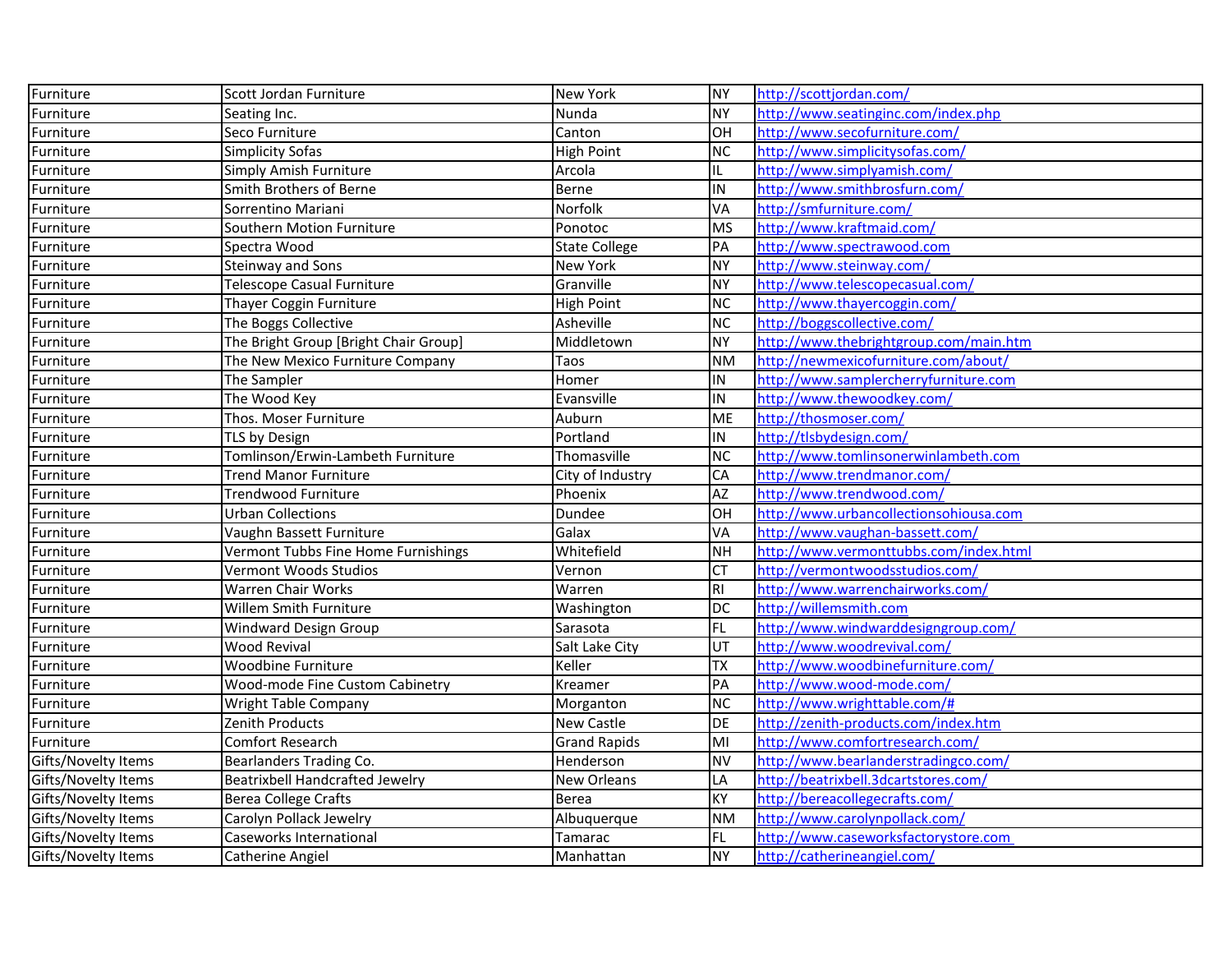| Gifts/Novelty Items | Church Hill Classics Diploma Frames      | Monroe              | Iст       | http://www.diplomaframe.com                  |
|---------------------|------------------------------------------|---------------------|-----------|----------------------------------------------|
| Gifts/Novelty Items | EcoScents                                | Omaha               | <b>NE</b> | http://www.eco-scents.com                    |
| Gifts/Novelty Items | Fisher Space Pen                         | <b>Boulder City</b> | <b>NV</b> | http://www.spacepen.com/                     |
| Gifts/Novelty Items | <b>Glass Remembrance</b>                 | Pataskala           | OH        | http://www.glassremembrance.com/             |
| Gifts/Novelty Items | <b>Holy Land Stone Company</b>           | Melbourne           | FL        | http://www.holylandstone.com/                |
| Gifts/Novelty Items | Iwonmyleague.com                         | Stratham            | <b>NH</b> | http://www.iwonmyleague.com                  |
| Gifts/Novelty Items | Jelly Belly Candy Co.                    | Fairfield           | CA        | http://www.jellybelly.com/                   |
| Gifts/Novelty Items | Oregon Soap Shoppe                       | Oregon              | IL        | http://www.oregonsoapshoppe.com/             |
| Gifts/Novelty Items | Origami Bonsai Instant Flower            | Pawtucket           | RI        | http://www.origamibonsai.org                 |
| Gifts/Novelty Items | Scott Kay Inc.                           | Teaneck             | <b>NJ</b> | http://www.scottkay.com/                     |
| Gifts/Novelty Items | Sergio Lub Jewelry                       | Martinez            | CA        | http://www.sergiolub.com/                    |
| Gifts/Novelty Items | SheBeads Jewelry                         | Chicago             | IL.       | http://www.sbstore.com/                      |
| Gifts/Novelty Items | Studio Jewel                             | <b>Grand Rapids</b> | MI        | http://www.studiojewel.com                   |
| Gifts/Novelty Items | StudioKAPLAN                             | Providence          | RI.       | http://www.etsy.com/shop/markaplan           |
| Gifts/Novelty Items | <b>TaleGator</b>                         | Detroit             | MI        | http://www.thetalegator.com                  |
| Gifts/Novelty Items | The Cane Factory                         | Corfu               | <b>NY</b> | http://www.thecanefactoryllc.com/            |
| Gifts/Novelty Items | The Hoosier Candle Co.                   | Lafayette           | IN        | http://www.thehoosiercandlecompany.com/      |
| Gifts/Novelty Items | <b>Wendell August Gifts</b>              | Brockway            | <b>PA</b> | https://www.wendellaugust.com/page/welcome   |
| Gifts/Novelty Items | Woodbury Pewter                          | Woodbury            | <b>CT</b> | http://woodburypewter.com                    |
| Hair/Beauty         | <b>Burts Bees Cosmetics</b>              | Durham              | <b>NC</b> | http://www.burtsbees.com                     |
| Hair/Beauty         | Caren Skincare Products                  | Roswell             | GA        | http://www.carenproducts.com/                |
| Hair/Beauty         | Compare Hygienic Products                | <b>Mullins</b>      | SC        | http://www.comparhp.com                      |
| Hair/Beauty         | Creative Bath Product, Inc               | Central Islip       | <b>NY</b> | http://creativebath.com/                     |
| Hair/Beauty         | Cremo Cream                              | Santa Monica        | CA        | http://cremocream.com/                       |
| Hair/Beauty         | Doo-Rags                                 | Luray               | VA        | http://www.doo-rags.com                      |
| Hair/Beauty         | <b>ENJOY Professional Hair Care</b>      | Oceanside           | CA        | http://www.enjoyhaircare.com/                |
| Hair/Beauty         | <b>Farouk Systems</b>                    | Houston             | <b>TX</b> | http://www.farouk.com/                       |
| Hair/Beauty         | <b>Fragrant Blossoms Soap</b>            | Noblesville         | IN        | http://www.fragrantblossom.com               |
| Hair/Beauty         | Good Hair Days Inc                       | Leominster          | MA        | http://www.goodhairdays.com                  |
| Hair/Beauty         | Interlectric Coporation - Tanning lamps  | Warren              | PA        | http://www.interlectric.com/                 |
| Hair/Beauty         | Jelene Skin                              | Royal Oak           | MI        | http://www.jeleneskin.com/                   |
| Hair/Beauty         | Jordan Essentials Bath and Body Products | Nixa                | <b>MO</b> | http://www.myjestore.com/                    |
| Hair/Beauty         | <b>Merle Norman Cosmetics</b>            | Los Angeles         | CA        | http://www.merlenorman.com/                  |
| Hair/Beauty         | <b>Mode Cosmetics</b>                    | Albany              | <b>NY</b> | http://www.modecosmetics.com/index.html      |
| Hair/Beauty         | Pons Pure Essentials                     | Cibolo              | TX        | http://www.ponspureessentials.com/index.html |
| Hair/Beauty         | Pons Pure Essentials                     | Cibolo              | <b>TX</b> | http://www.ponspureessentials.com/index.html |
| Hair/Beauty         | Radius Toothbrush                        | Kutztown            | <b>PA</b> | http://www.radiustoothbrush.com/             |
| Hair/Beauty         | Scentcrafters                            | <b>Reed City</b>    | MI        | http://www.scentcrafters.com                 |
| Hair/Beauty         | Silence HP Hair Dryer                    | Goodyear            | <b>AZ</b> | http://www.silencehp.com/                    |
| Hair/Beauty         | Soap for Goodness Sake LLC               | Burneyville         | OK        | http://www.soapforgoodnesssake.com/          |
| Hair/Beauty         | Solutions-4-You                          | Greenville          | <b>SC</b> | http://www.solutions-4-you.com               |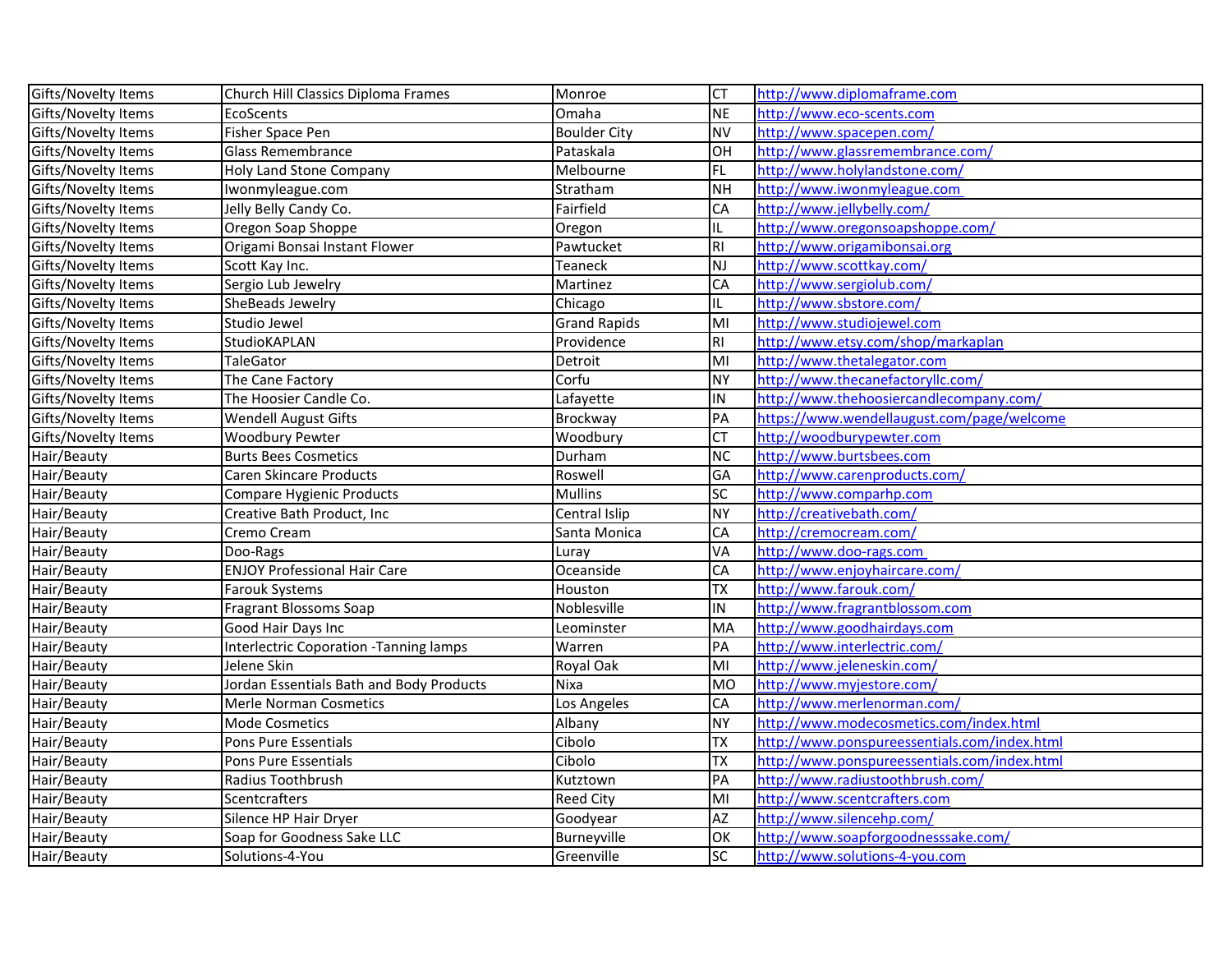| Hair/Beauty        | Sugar Sands Ranch                         | Fountain                | FL             | http://www.sugarsandranch.zzl.org/index.html |
|--------------------|-------------------------------------------|-------------------------|----------------|----------------------------------------------|
| Hair/Beauty        | Wahl                                      | Sterling                | IL.            | http://www.wahlhomeproducts.com/             |
| Handbags / Luggage | <b>ALL-ETT Billfolds</b>                  | Poway                   | <b>CA</b>      | http://www.all-ett.com/                      |
| Handbags / Luggage | Cedar Key Canvas                          | Cedar Key               | FL             | http://www.ckcanvas.com/                     |
| Handbags / Luggage | Cinda B Handbags and Accessories          | Fort Wayne              | IN             | http://cindab.com/                           |
| Handbags / Luggage | Harveys Handbags                          | Santa Ana               | <b>CA</b>      | http://www.seatbeltbags.com/                 |
| Handbags / Luggage | <b>Maddy Moo Creations</b>                | Woodstock               | GA             | http://www.maddymoo.com/shop/                |
| Handbags / Luggage | North Star Leather Products               | Ruby                    | <b>SC</b>      | http://www.nstarleather.com/                 |
| Handbags / Luggage | NuBe Green                                | Seattle                 | <b>WA</b>      | http://shop.nubegreen.com/index.html         |
| Handbags / Luggage | R <sub>2</sub> SD                         | Greenville              | SC             | http://R2SD.com/                             |
| Handbags / Luggage | Red Oxx Bags                              | <b>Billings</b>         | <b>MT</b>      | http://www.redoxx.com/                       |
| Handbags / Luggage | Sally Spicer Bags                         | San Francisco           | <b>CA</b>      | http://www.sallyspicerbags.com/              |
| Handbags / Luggage | Sea Nor Creations                         | Albuquerque             | <b>NM</b>      | http://seanorcreations.com                   |
| Handbags / Luggage | The Purse Perfector                       | Cincinnati              | OH             | http://www.purseperfector.com                |
| Handbags / Luggage | Tierra Ideas Inc.                         | Raleigh                 | <b>NC</b>      | http://www.tierraideas.com                   |
| Handbags / Luggage | Tom Bihn Luggage and Bags                 | Seattle                 | <b>WA</b>      | http://www.tombihn.com                       |
| Handbags / Luggage | Tough Traveler Ltd.                       | Schenectady             | NY)            | http://www.toughtraveler.com                 |
| Home Décor         | Above View by Tiles Inc.                  | Milwaukee               | WI             | http://www.abovereview.com                   |
| Home Décor         | Annin Flagmakers                          | Coshocton               | OH             | http://www.annin.com/                        |
| Home Décor         | Authentic Designs                         | <b>West Rupert</b>      | VT             | http://www.authenticdesigns.com              |
| Home Décor         | <b>Balanced Design</b>                    | Providence              | $\overline{R}$ | http://www.balanced-design.com/              |
| Home Décor         | Benjamin Martin Manufacturing             | Dedham                  | MA             | http://benjaminmartinframes.com/             |
| Home Décor         | Benjamin Moore Finishings and Paint       | Montvale                | lnj            | http://www.benjaminmoore.com                 |
| Home Décor         | <b>Bennington Potters</b>                 | Bennington              | VT             | http://www.benningtonpotters.com             |
| Home Décor         | <b>Bernard Katz Glass</b>                 | Philadelphia            | PA             | http://bernardkatz.com/                      |
| Home Décor         | Berndhart Furniture                       | <b>High Point</b>       | <b>NC</b>      | http://www.bernhardt.com/                    |
| Home Décor         | Byers Choice Ltd.                         | Chalfont                | PA             | http://www.byerschoice.com                   |
| Home Décor         | Cambria Quartz Surfaces                   | <b>Eden Prairie</b>     | MN             | http://www.cambriausa.com/                   |
| Home Décor         | Carruth Studio                            | Waterville              | OH             | http://www.gardensmiles.com/                 |
| Home Décor         | Centiva                                   | Florence                | AL             | http://www.centiva.com/                      |
| Home Décor         | <b>Charlotte Arvelle Glass</b>            | <b>Mount Carroll</b>    | IL.            | http://www.charlottearvelle.com              |
| Home Décor         | <b>ChemArt Ornaments</b>                  | Lincoln                 | $\overline{R}$ | http://www.chemart.com/                      |
| Home Décor         | <b>Chris Bubany Collection</b>            | Tucson                  | <b>AZ</b>      | http://chrisbubany.com/                      |
| Home Décor         | <b>Clayhaus Ceramics and Tiling</b>       | Portland                | OR             | http://www.clayhausceramics.com/             |
| Home Décor         | <b>Cooper Stone Corporation</b>           | Jarrell                 | <b>TX</b>      | http://www.cooperstone.com                   |
| Home Décor         | <b>Country Curtains</b>                   | Stockbridge             | <b>MA</b>      | http://www.countrycurtains.com               |
| Home Décor         | <b>CR Designs</b>                         | Berne                   | IN             | http://www.lastinglite.com                   |
| Home Décor         | <b>Cushion Source</b>                     | Montgomery              | AL             | http://www.cushionsource.com                 |
| Home Décor         | Custom Sculpture & Architectural Elements | Royal                   | AR             | http://www.bronzefoundry.com/                |
| Home Décor         | D 2 Fabrications, Inc                     | Oxford                  | FL             | http://www.doubledsconstruction.com          |
| Home Décor         | D.S. Iron Works                           | <b>Dripping Springs</b> | TX             | http://www.dsironworks.com/                  |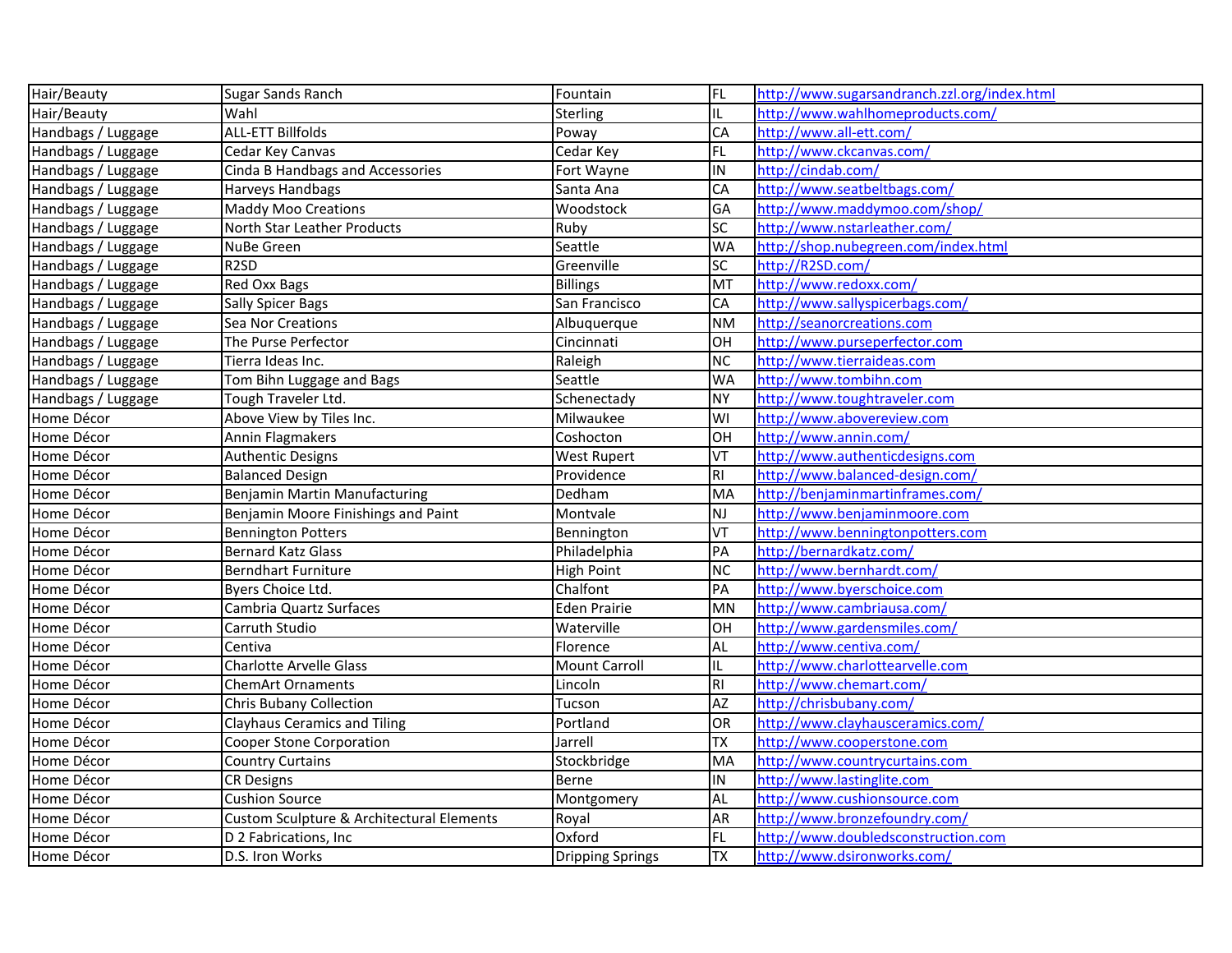| Home Décor | <b>Dancing Tree Creations</b>        | Boyertown          | PA              | http://www.dancingtreecreations.com/        |
|------------|--------------------------------------|--------------------|-----------------|---------------------------------------------|
| Home Décor | Dixie Flag Manufacturing             | San Antonio        | <b>TX</b>       | http://www.dixieflag.com/                   |
| Home Décor | <b>Elite Collections Lighting</b>    | Marion             | AR              | http://www.verandah-home.com/               |
| Home Décor | Fenix Manufacturing                  | Fulton             | IL.             | http://www.fenixmfg.com/                    |
| Home Décor | Fire and Light                       | Arcata             | CA              | http://www.fireandlight.com/                |
| Home Décor | Flag Zone                            | Gilbertsville      | PA              | http://www.theflagzone.com                  |
| Home Décor | Frame USA                            | Cincinnati         | OH              | http://www.frameusa.com/index.htm           |
| Home Décor | FUHR Industrial Finishing and Paints | Mansfield          | <b>TX</b>       | http://www.fuhrindustrial.com               |
| Home Décor | <b>Gainey Ceramics</b>               | Laverne            | CA              | http://www.gaineyceramics.com/              |
| Home Décor | <b>General Foam Plastics</b>         | Norfolk            | VA              | http://www.genfoam.com/index.cfm            |
| Home Décor | Glassybaby                           | Seattle            | <b>WA</b>       | http://www.glassybaby.com/                  |
| Home Décor | <b>Haeger Potteries</b>              | Dundee             | IL              | http://www.haegerpotteries.com/             |
| Home Décor | <b>Heather Lane Pottery</b>          | Ada                | MI              | https://www.heatherlanepottery.com/         |
| Home Décor | <b>Hitchcock Butterfield Mirrors</b> | St. Louis          | MO              | http://www.hitchcockbutterfield.com         |
| Home Décor | Home Spun Country Curtains           | Camp Hill          | PA              | http://homespuncountrycurtains.com/shop/    |
| Home Décor | House of Myrtlewood                  | Coos Bay           | OR              | http://www.oregonconnection.com/            |
| Home Décor | Hubbardton Forge                     | Hubbardton Forge   | <b>VT</b>       | http://www.vtforge.com/                     |
| Home Décor | In The News Inc.                     | Tampa              | FL              | http://www.inthenewsonline.com/             |
| Home Décor | Johanna Parker Design                | Lakewood           | CO              | http://www.johannaparkerdesign.com/         |
| Home Décor | Jovin, Inc.                          | Sewell             | NJ              | http://www.jovin.com/                       |
| Home Décor | <b>Keepsake Candles</b>              | Bartlesville       | $\overline{OK}$ | http://www.keepsakecandles.com              |
| Home Décor | Keuka Studios, Inc                   | Rush               | NY)             | http://www.keuka-studios.com/               |
| Home Décor | LaMont Limited                       | Burlington         | IA              | http://www.lamontlimited.com/home/index.php |
| Home Décor | Language Art                         | Middlebury         | IN              | http://languageartonline.com/               |
| Home Décor | Leonie Lacouette                     | Gardiner           | NY              | http://leonietime.com                       |
| Home Décor | Liquid Sands Glass Gallery           | Savanna            | GA              | http://www.liquidsandsglassgallery.com/     |
| Home Décor | Louis Hornick Company - Drapes       | New York           | <b>NY</b>       | http://firefendcurtains.com                 |
| Home Décor | Lowcountry Lighting                  | <b>Hilton Head</b> | <b>SC</b>       | http://lowcountryoriginals.net              |
| Home Décor | <b>Mansfield Plumbing</b>            | Perrysville        | OH              | http://www.mansfieldplumbing.com/           |
| Home Décor | Marzi Sink Factory                   | <b>Grants Pass</b> | OR              | http://www.marzisinks.com                   |
| Home Décor | Masterpiece Cyrstal                  | Jane Lew           | <b>WV</b>       | http://www.masterpiececrystal.com           |
| Home Décor | McCall's Candles                     | Murrieta           | CA              | http://www.mccallscandles.com/              |
| Home Décor | Meissenburg Designs                  | <b>Bigfork</b>     | MT              | http://www.meissenburgdesigns.com/          |
| Home Décor | Nina Cambron Studio                  | Novi               | MI              | http://www.ninacambron.com/                 |
| Home Décor | Peerless Industries - A/V Mounts     | Aurora             | IL.             | http://www.peerlessmounts.com/              |
| Home Décor | Penelope Wurr Glass                  | Putney             | lvt             | http://www.penelopewurr.com/                |
| Home Décor | Peterboro Basket Co.                 | Petersborough      | FL              | http://www.peterborobasket.com/             |
| Home Décor | Pro Wood Market                      | Lilburn            | GA              | http://www.prowoodmarket.com/               |
| Home Décor | Rakks                                | Needham            | MA              | http://www.rakks.com                        |
| Home Décor | Rapid Plastics Inc.                  | New York           | NY)             | http://www.rapidplastic.com/                |
| Home Décor | Rendezvous West                      | Lakewood           | CO              | http://rwestart.com/                        |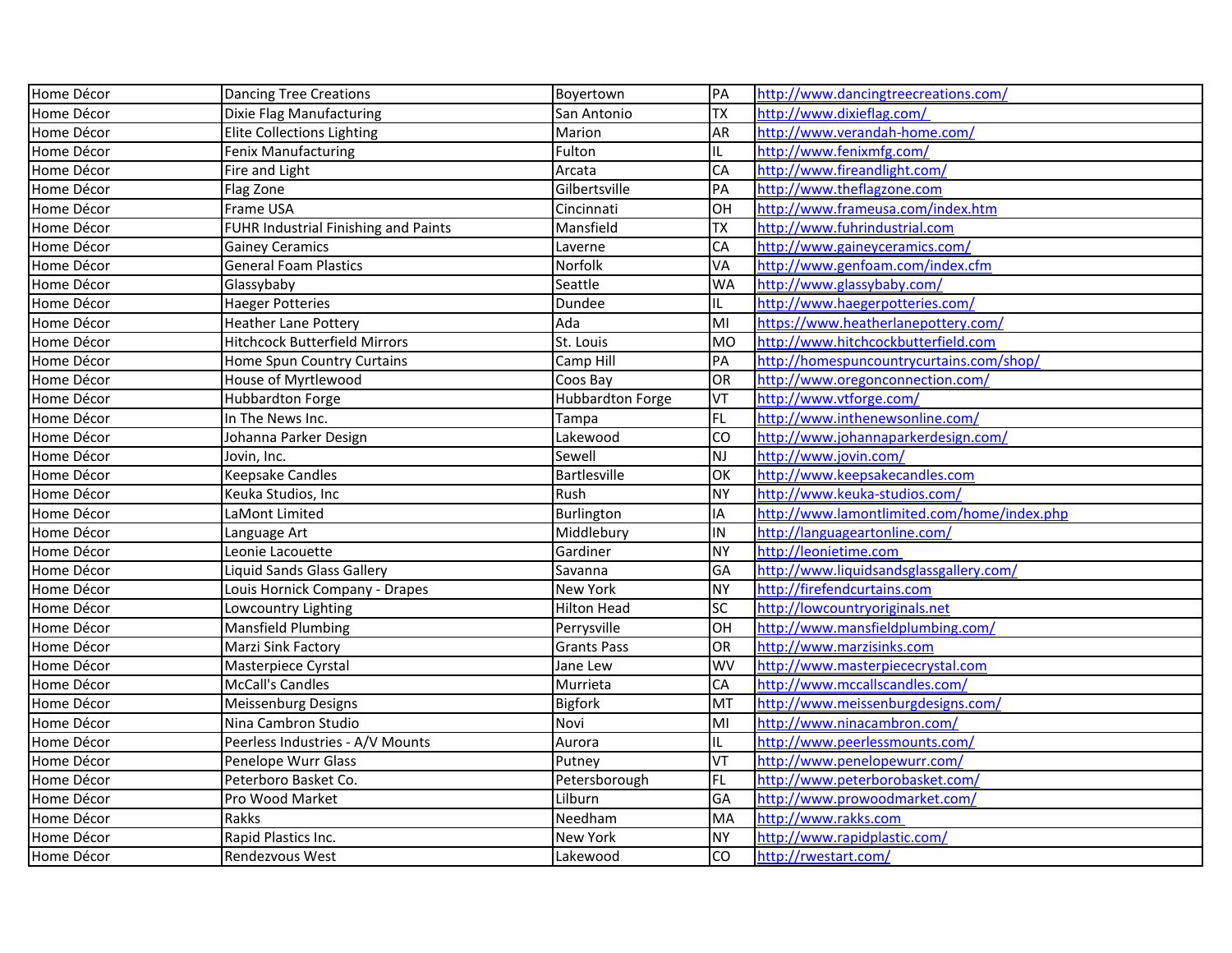| Home Décor                  | <b>Root Candles</b>                     | Medina                | HO                      | http://www.rootcandles.com/                          |
|-----------------------------|-----------------------------------------|-----------------------|-------------------------|------------------------------------------------------|
| Home Décor                  | Rosetree Blown Glass Studio             | <b>New Orleans</b>    | LA                      | http://rosetreegallery.com/                          |
| Home Décor                  | <b>Rustic Wood Studio</b>               | Phoenix               | $\overline{AZ}$         | http://www.rusticwoodstudio.com                      |
| Home Décor                  | <b>Sculptures in Glass</b>              | Palmer Lake           | Ю                       | http://www.sculpturesinglass.com/                    |
| Home Décor                  | Sedgefield by Adams                     | <b>High Point</b>     | <b>NC</b>               | http://www.sedgefieldlamps.com                       |
| Home Décor                  | Shandell's                              | <b>Pine Plaines</b>   | <b>NY</b>               | http://shandells.com/                                |
| Home Décor                  | <b>Sherwin Williams Paint</b>           | Cleveland             | OH                      | http://www.sherwin-williams.com/                     |
| Home Décor                  | Simon Pearce Glassware and Dishware     | Windsor               | VT                      | http://www.simonpearce.com/                          |
| Home Décor                  | Solinglass                              | <b>Brattleboro</b>    | <b>TV</b>               | http://www.solinglass.com/                           |
| Home Décor                  | <b>Squishy Toes Shower Mats</b>         | San Francisco         | CA                      | http://www.kelleyberrigan.com/product.html           |
| Home Décor                  | <b>Stone Peak Ceramics</b>              | Crossville            | <b>TN</b>               | http://www.stonepeakceramics.com/                    |
| Home Décor                  | Tandem Glass                            | Dresden Mills         | <b>ME</b>               | http://www.tandemglass.com/                          |
| Home Décor                  | The Longaberger Company                 | Newark                | OH                      | http://www.longaberger.com/                          |
| Home Décor                  | <b>Twin Wood Carving</b>                | Columbia              | lмт                     | http://www.twinwoodcarving.blogspot.com              |
| Home Décor                  | Vaillancourt Folk Art                   | Sutton                | MA                      | http://www.valfa.com                                 |
| Home Décor                  | Village Candle                          | <b>Village Candle</b> | ME                      | http://www.villagecandle.com                         |
| Home Décor                  | VM Signature Ornaments                  | <b>Burke</b>          | <b>VA</b>               | http://www.vmsignature.com/                          |
| Home Décor                  | WallPops                                | Randolph              | MA                      | http://www.wallpops.com                              |
| Home Décor                  | Wallquest                               | Wayne                 | PA                      | http://www.wallquest.com                             |
| Home Décor                  | Warm Glow Candle Factory                | Centerville           | İIN                     | http://warmglow.com/                                 |
| Home Décor                  | Wineracks.com                           | Tillson               | <b>NY</b>               | http://wineracks.com/                                |
| Home Décor                  | Frame USA                               | Cincinnati            | OH                      | http://www.frameusa.com/                             |
| <b>Household Appliances</b> | <b>BlueStar Cooking Equipment</b>       | Reading               | PA                      | http://www.bluestarcooking.com/                      |
| <b>Household Appliances</b> | Bradford White Corp - Water heating     | Ambler                | PA                      | http://www.bradfordwhite.com/                        |
| <b>Household Appliances</b> | Dacor Kitchen Appliances                | Costa Mesa            | <b>CA</b>               | http://www.dacor.com/                                |
| <b>Household Appliances</b> | Delfield Refrigerators                  | Mt. Pleasant          | lмı                     | http://www.delfield.com/                             |
| <b>Household Appliances</b> | England's Stove Works, Inc.             | Monroe                | VA                      | http://www.heatredefined.com/                        |
| <b>Household Appliances</b> | <b>General Electric</b>                 | Louisville            | KY                      | http://www.geappliances.com                          |
| <b>Household Appliances</b> | Kuma Wood Stoves                        | Hayden                | ID                      | http://kumastoves.com                                |
| <b>Household Appliances</b> | Leisure Line Stove Co.                  | <b>Berwick</b>        | <b>PA</b>               | http://www.leisurelinestoves.com/                    |
| <b>Household Appliances</b> | Norton Tankless Electronic Water Heater | Vidor                 | <b>TX</b>               | http://www.nortontankless.com/index.html             |
| <b>Household Appliances</b> | <b>Oreck Vaccum Cleaners</b>            | Cookeville            | ΤN                      | http://www.oreck.com/                                |
| <b>Household Appliances</b> | R and V Works                           | Homer                 | LA                      | http://www.cajunfryer.com/                           |
| <b>Household Appliances</b> | Riccar                                  | St. James             | <b>MO</b>               | http://www.riccar.com                                |
| <b>Household Appliances</b> | <b>Speed Queen</b>                      | Ripon                 | WI                      | http://www.speedqueen.com/                           |
| <b>Household Appliances</b> | Sub-Zero                                | Madison               | WI                      | http://www.subzero.com/                              |
| <b>Household Appliances</b> | <b>Viking Stoves</b>                    | Greenwood             | <b>MS</b>               | http://www.vikingrange.com/                          |
| <b>Household Appliances</b> | <b>Wolf Appliance</b>                   | Fitchburg             | $\overline{\mathsf{W}}$ | http://www.wolfappliance.com/                        |
| Kitchen Products            | All-Clad Pots and Pans                  | Canonsburg            | <b>PA</b>               | http://www.all-clad.com/                             |
| Kitchen Products            | Americraft Cookware                     | <b>Mount Dora</b>     | FL                      | http://www.360cookware.com/about-us                  |
| Kitchen Products            | <b>Anchor Hocking Glassware</b>         | Lancaster             | OH                      | http://www.anchorhocking.com/index.html?section=home |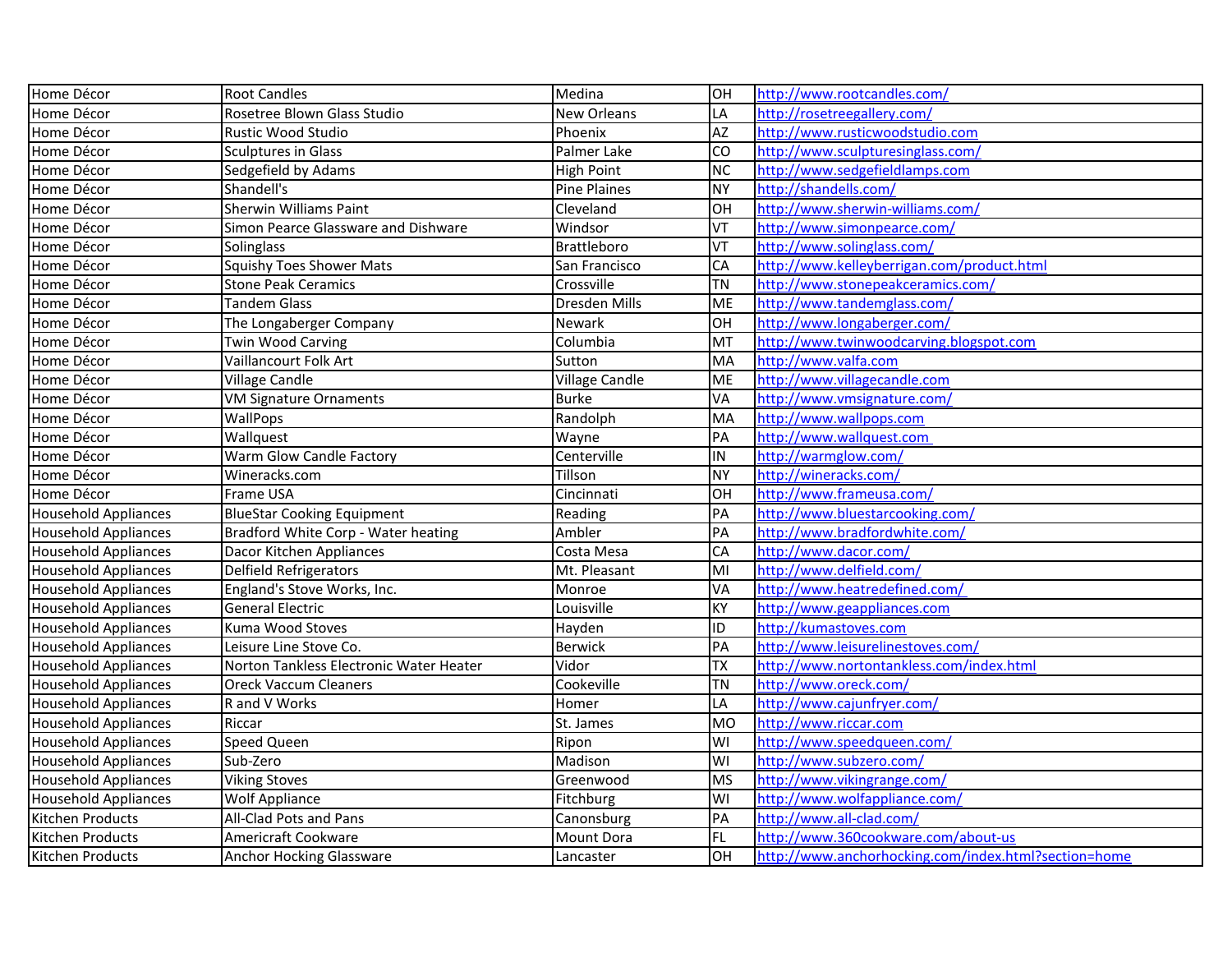| Kitchen Products | <b>Bentley Drinkware</b>              | Perryville             | AR <sub></sub>  | http://bentleydrinkware.com/                        |
|------------------|---------------------------------------|------------------------|-----------------|-----------------------------------------------------|
| Kitchen Products | <b>Bentley Plastics</b>               | Perryville             | AR              | http://www.bentleydrinkware.com                     |
| Kitchen Products | <b>Blendtec Blenders</b>              | Orem                   | UT              | http://www.blendtec.com/                            |
| Kitchen Products | <b>Buck Knives</b>                    | Post Falls             | ID              | http://www.buckknives.com/                          |
| Kitchen Products | <b>Bunn-O-Matic Coffee Makers</b>     | Springfield            | IL              | http://www.bunnomatic.com/                          |
| Kitchen Products | Calphalon Cookware                    | Atlanta                | GA              | http://calphalon.com                                |
| Kitchen Products | Charleston Tea Plantation             | Wadmalaw Island        | <b>SC</b>       | http://www.charlestonteaplantation.com              |
| Kitchen Products | <b>Cutco Cutlery</b>                  | <b>Cutco Cutlery</b>   | <b>NY</b>       | http://www.cutco.com/home.jsp                       |
| Kitchen Products | Ellingers Agatized Wood, Inc.         | Sheboygan              | WI              | http://www.agatized.com/                            |
| Kitchen Products | <b>Emerson Knives</b>                 | Harbor City            | CA              | http://www.emersonknives.com/                       |
| Kitchen Products | Epicurean and Loll Design             | <b>Duluth</b>          | <b>MN</b>       | http://www.epicureancs.com/                         |
| Kitchen Products | Fenton Art Glass                      | Williamstown           | WV              | http://www.fentonartglass.com/                      |
| Kitchen Products | Glass Dharma                          | Fort Bragg             | CA              | http://www.glassdharma.com/                         |
| Kitchen Products | <b>Heath Ceramics</b>                 | Sausalito              | CA              | http://www.heathceramics.com/go/heath/              |
| Kitchen Products | <b>Holman Pottery</b>                 | Plano                  | <b>TX</b>       | http://www.holmanpottery.com/                       |
| Kitchen Products | Homer Laughlin China Co. - Fiestaware | Newell                 | WV              | http://www.hlchina.com/index.htm                    |
| Kitchen Products | <b>InSinkErator Garbage Disposals</b> | Racine                 | WI              | http://www.insinkerator.com/                        |
| Kitchen Products | Jacob Bromwell                        | Tempe                  | $\overline{AZ}$ | http://www.jacobbromwell.com/                       |
| Kitchen Products | Jacob Bromwell, Inc.                  | Tempe                  | <b>AZ</b>       | http://www.jacobbromwell.com/                       |
| Kitchen Products | KitchenAid Stand Mixers               | Greenville             | OH              | http://www.kitchenaid.com/flash.cmd?/#/category/224 |
| Kitchen Products | Kona Mountain Coffee                  | Kailua-Kona            | HI              | http://www.konamountaincoffee.com                   |
| Kitchen Products | Lamson and Goodnow Cutlery            | <b>Shelburne Falls</b> | MA              | http://www.lamsonsharp.com/                         |
| Kitchen Products | Lifetime Cookware                     | West Bend              | WI              | http://www.lifetimecookware.com/                    |
| Kitchen Products | Lodge Cast Iron Cookware              | South Pittsburg        | <b>TN</b>       | http://www.lodgemfg.com/                            |
| Kitchen Products | Louisville Stoneware Co.              | Louisville             | KY              | http://www.louisvillestoneware.com                  |
| Kitchen Products | Manpans Cookware                      | Spokane                | <b>WA</b>       | http://www.manpans.com/                             |
| Kitchen Products | NESCO Kitchenware                     | <b>Two Rivers</b>      | WI              | http://www.nesco.com                                |
| Kitchen Products | Niagara Ceramics                      | <b>Buffalo</b>         | <b>NY</b>       | http://www.niagaraceramics.com/                     |
| Kitchen Products | Nieco Corp                            | Windsor                | CA              | http://www.nieco.com/contact.php                    |
| Kitchen Products | Nordic Ware Kitchenware               | Minneapolis            | MN              | http://www.nordicware.com/                          |
| Kitchen Products | Pickard                               | Antioch                | IL.             | http://www.pickardchina.com/                        |
| Kitchen Products | Pyrex                                 | Charleroi              | PA              | http://www.pyrexware.com                            |
| Kitchen Products | Rada Cutlery                          | Waverly                | IA              | http://www.radacutlery.com                          |
| Kitchen Products | Regal Ware                            | West Bend              | WI              | http://www.regalware.com/                           |
| Kitchen Products | Salmon Falls Stoneware                | Dover                  | <b>NH</b>       | http://salmonfalls.com                              |
| Kitchen Products | Scott's Liquid Gold Cleaning Product  | Denver                 | CO              | http://www.scottsliquidgold.com/                    |
| Kitchen Products | Semilla Snack Bags                    | San Diego              | CA              | http://www.semillasnackbags.com/index.html          |
| Kitchen Products | Smokehouse, LLC                       | <b>Hood River</b>      | OR              | http://www.smokehouseproducts.com                   |
| Kitchen Products | Smokey Joe's Smokers                  | Nowata                 | OK              | http://www.smokeyjoesmokers.com                     |
| Kitchen Products | Soda Grip                             |                        |                 | http://www.sodagrip.com/                            |
| Kitchen Products | <b>Sunset Hill Stoneware</b>          | Neenah                 | WI              | http://www.shstoneware.com/                         |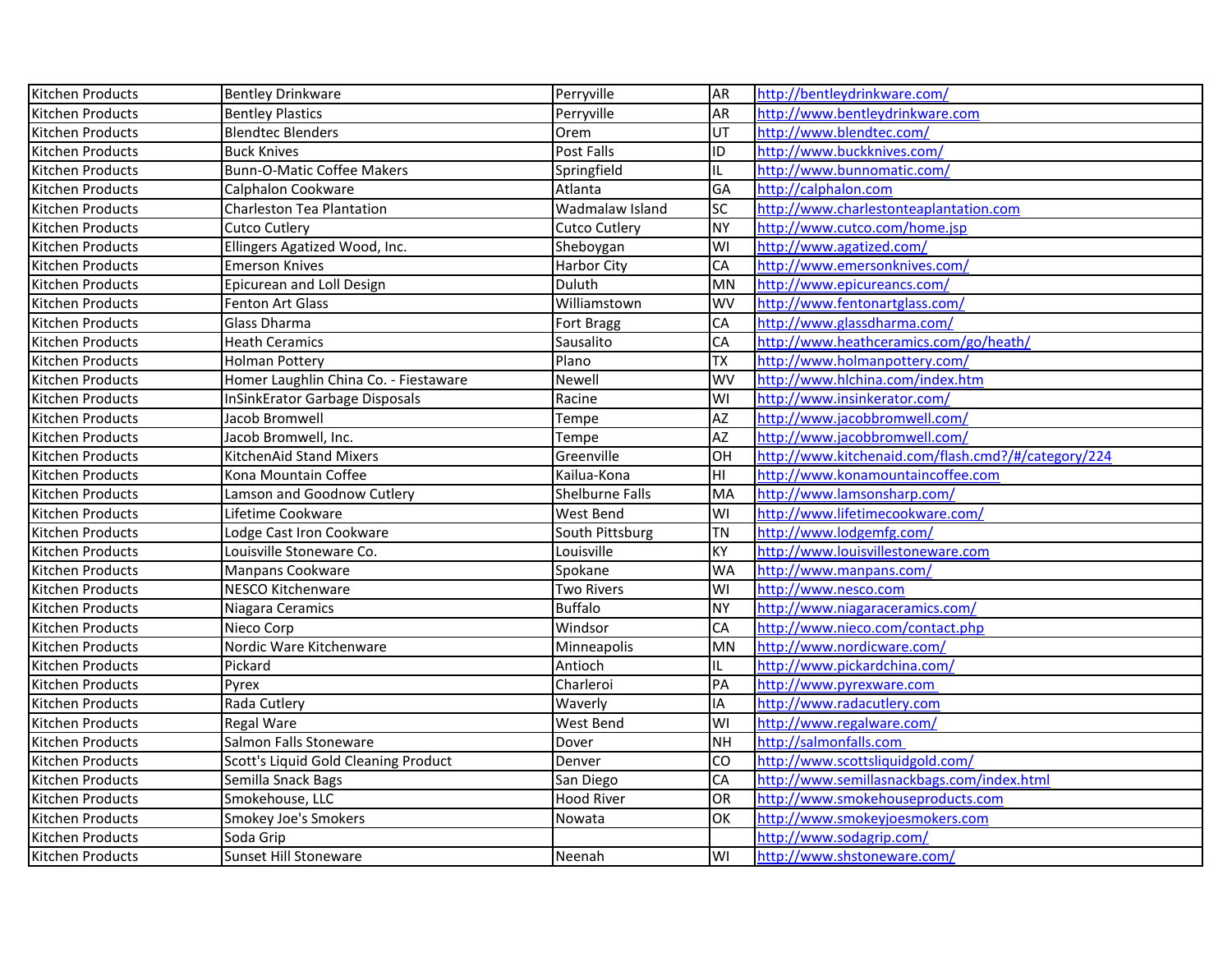| Kitchen Products       | Tervis Tumblers                       | North Venice           | FL              | http://www.tervis.com/                                |
|------------------------|---------------------------------------|------------------------|-----------------|-------------------------------------------------------|
| Kitchen Products       | The Bowl Mill Wood Bowls and Siding   | Granville              | VT              | http://www.bowlmill.com/cgi-bin/bowlmill/catalog.html |
| Kitchen Products       | The Cutting Board Factory             | Carbondale             | PA              | http://thecuttingboardfactory.com/                    |
| Kitchen Products       | The HF Coors Company                  | Tuscan                 | $\overline{AZ}$ | http://www.hfcoorsdinnerware.com/                     |
| Kitchen Products       | TofuXpress                            | Phoenixville           | PA              | http://www.tofuxpress.com/                            |
| Kitchen Products       | Varsity China                         | The Woodlands          | <b>TX</b>       | http://www.varsitychina.com/                          |
| Kitchen Products       | Vita-Mix Corp.                        | Cleveland              | OH              | http://www.vitamix.com/index.asp                      |
| Kitchen Products       | W.R. Case & Sons Cutlery              | <b>Bradford</b>        | PA              | http://www.wrcase.com/index_en.php                    |
| Kitchen Products       | Wagner Ware Cookware                  | Willoughby             | Іон             | http://www.wagnerware.com/                            |
| Kitchen Products       | <b>Warhter Cutlery</b>                | <b>Warhter Cutlery</b> | OH              | http://warthercutlery.com/catalog/                    |
| Kitchen Products       | Western Stoneware                     | Monmouth               | IL.             | http://www.westernstoneware.com/about.php             |
| Kitchen Products       | World Kitchen                         | Rosemont               | IL              | http://www.shopworldkitchen.com/                      |
| Lighting               | American Light Bulb Manufacturing     | <b>Mullins</b>         | SC              | http://www.lightbulb.aerolights.com/                  |
| Lighting               | Barn Light Electric Co.               | Titusville             | FL              | http://www.barnlightelectric.com/                     |
| Lighting               | <b>Bevolo Gas and Electric Lights</b> | <b>New Orleans</b>     | LA              | http://www.bevolo.com/                                |
| Lighting               | Crossroads LED, LLC                   | Collinsville           | lок             | http://www.crossroadsled.com                          |
| Lighting               | Cyalume Technologies                  | West Springfield       | MA              | http://www.cyalume.com/                               |
| Lighting               | Decor Guild                           | Los Angeles            | CA              | http://www.decorguild.com/                            |
| Lighting               | Donovan Design                        | Southhampton           | NY)             | http://www.donovandesign.com                          |
| Lighting               | <b>Framburg Lighting</b>              | Bellwood               | IL.             | http://www.framburg.com/index.aspx                    |
| Lighting               | Glasslight Inc.                       | Saint Peters           | PA              | http://www.glasslightstudio.com/                      |
| Lighting               | Phantom Lights Inc.                   | Rockledge              | NY)             | http://www.phantomlights.com/                         |
| Lighting               | Remains Lighting                      | Brooklyn               | NY)             | http://www.remains.com                                |
| Lighting               | Spring City Electrical                | <b>Spring City</b>     | PA              | http://www.springcity.com/                            |
| Made in America Stores | I Want Made in the USA                | Glendale               | <b>AZ</b>       | http://www.iwantmadeintheusa.com/                     |
| Made in America Stores | Made in America Store                 | Elma                   | <b>NY</b>       | https://www.saveourcountryfirst.com/Default.aspx      |
| Made in America Stores | Made in USA Forever.com               |                        |                 | http://madeinusaforever.com/                          |
| Made in America Stores | <b>Mountain Made Store</b>            | Thomas                 | <b>WV</b>       | http://www.mountainmade.com/                          |
| Made in America Stores | <b>Nortons USA</b>                    | Barrington             | IL.             | http://www.nortonsusa.com/                            |
| Made in America Stores | Wisconsinmade.com                     | Verona                 | <b>WI</b>       | http://www.wisconsinmade.com/                         |
| Miscellaneous          | Alex Orthopedic Inc.                  | <b>Grand Prairie</b>   | <b>TX</b>       | http://www.alexorthopedic.com                         |
| Miscellaneous          | Ames Research Labs                    | Salem                  | OR              | http://www.amesresearch.com                           |
| Miscellaneous          | <b>Ark Naturals</b>                   | <b>Naples</b>          | FL              | http://www.arknaturals.com/                           |
| Miscellaneous          | Aurora Casket                         | Aurora                 | IN              | http://www.auroracasket.com/                          |
| Miscellaneous          | <b>Beaumont Products Inc</b>          | Kennesaw               | GA              | http://www.beaumontproducts.com/                      |
| Miscellaneous          | Berkshire Carousel Inc.               | Lanesborough           | MA              | http://www.berkshirecarousel.com/                     |
| Miscellaneous          | <b>Boeing Aerospace</b>               | Chicago                | IL.             | http://www.boeing.com/                                |
| Miscellaneous          | <b>Brite Ideas</b>                    | Detroit                | MI              | http://www.briteideas.us/                             |
| Miscellaneous          | Coast Products USA                    | Panama City Beach      | FL              | http://www.coastproductsonline.com/                   |
| Miscellaneous          | Dahl Tech Plastics Inc.               | Stillwater             | MN              | http://www.dahltechplastics.com                       |
| Miscellaneous          | <b>DeVilbiss Healthcare</b>           | Somerset               | PA              | http://www.devilbisshealthcare.com/                   |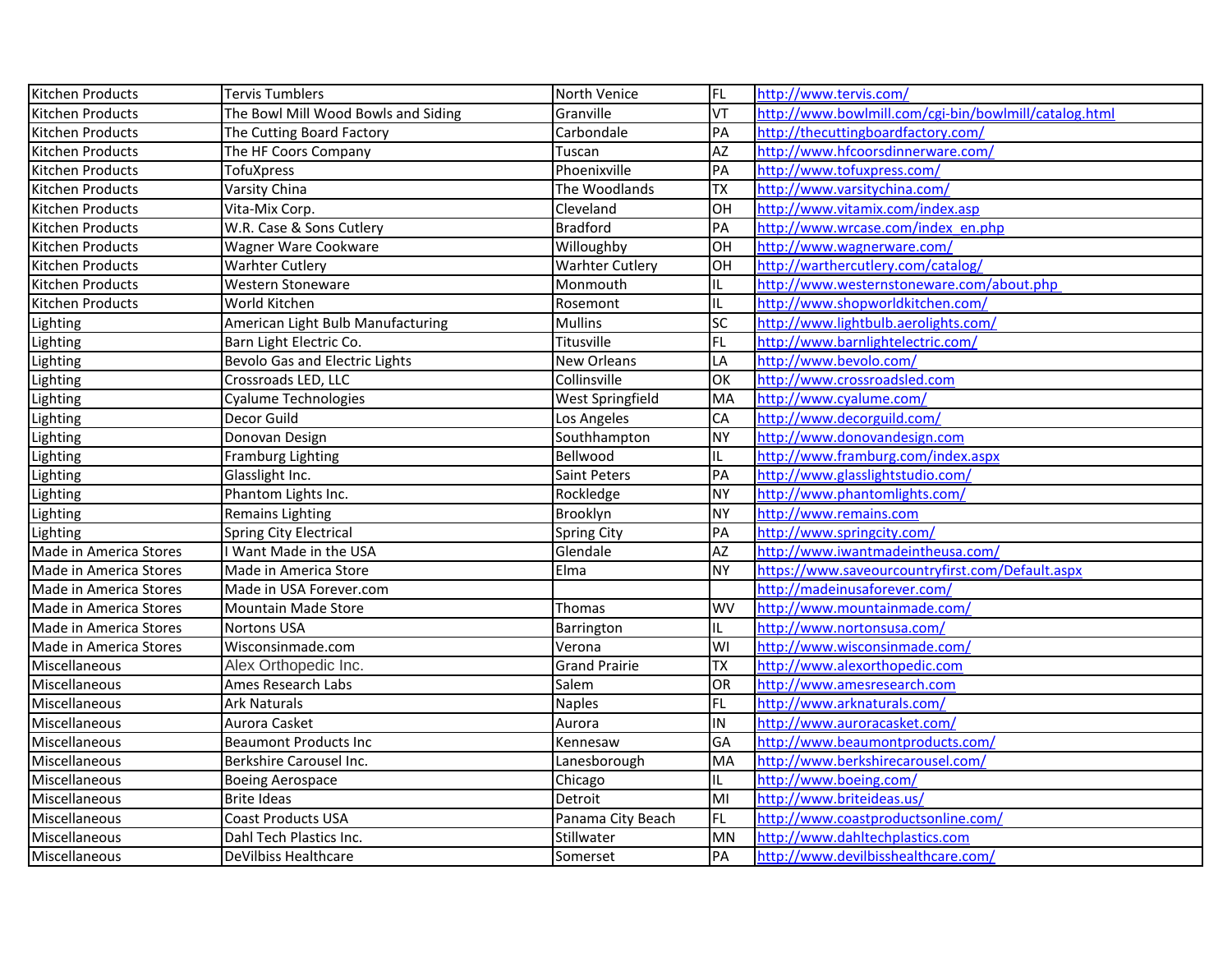| Miscellaneous            | <b>Draper Therapies</b>                            | Canton                 | MA             | http://www.drapertherapies.com                    |
|--------------------------|----------------------------------------------------|------------------------|----------------|---------------------------------------------------|
| Miscellaneous            | Drop-a-Seat                                        | Hawthorn Woods         | IL.            | http://www.drop-a-seat.com/                       |
| Miscellaneous            | Duck Tape                                          | Avon                   | OH             | http://www.duckbrand.com/                         |
| Miscellaneous            | <b>DuneCraft</b>                                   | Cleveland              | OH             | http://www.dunecraft.com/                         |
| Miscellaneous            | <b>Eddies Wheels</b>                               | <b>Shelburne Falls</b> | МA             | http://eddieswheels.com/                          |
| Miscellaneous            | Enertia Homes                                      | Youngville             | <b>NC</b>      | http://www.enertia.com/index.html                 |
| Miscellaneous            | <b>Express Diagnostics - Drug Testing Products</b> | <b>Blue Earth</b>      | MN             | http://www.drugcheck.com/                         |
| Miscellaneous            | Furry Travelers Inc.                               | Delray Beach           | FL.            | http://www.furrytravelers.com/13.html             |
| Miscellaneous            | Get Your Back Back                                 | Albuquerque            | <b>NM</b>      | http://www.getyourbackback.com/                   |
| Miscellaneous            | Grove                                              | Portland               | OR             | http://www.grovemade.com/                         |
| Miscellaneous            | les Power Systems                                  | Louisville             | KY             | http://www.iespowersystems.com/                   |
| Miscellaneous            | Industrial Opportunities, Inc.                     | Andrews                | <b>NC</b>      | http://www.industrialopportunities.org/index.html |
| Miscellaneous            | Lupine Leashes                                     | North Conway           | <b>NH</b>      | http://lupinepet.com/                             |
| Miscellaneous            | Metropolitan Vacuum Cleaner Co.                    | Suffern                | <b>NY</b>      | http://www.metrovacworld.com/                     |
| Miscellaneous            | Michigan Ladder Company                            | Ypsilianti             | MI             | http://www.michiganladder.com                     |
| Miscellaneous            | Micromeritics                                      | Norcross               | GA             | http://www.particulatesystems.com                 |
| Miscellaneous            | Mom & Pop Products Co.                             | Rome                   | OH             | http://www.fence-flag.com/                        |
| Miscellaneous            | Panel Master                                       | LaGrange               | OH             | http://www.panelmaster.com/                       |
| Miscellaneous            | Pittsburgh Corning                                 | Port Allegany          | CA             | http://www.pittsburghcorning.com                  |
| Miscellaneous            | Postal Bottles                                     | Davie                  | FL.            | http://www.postalbottles.com/                     |
| Miscellaneous            | Printed Circuit Board Manufacturer                 | Aurora                 | $\overline{c}$ | http://4pcb.com                                   |
| Miscellaneous            | Pro-Label                                          | Cumming                | GA             | http://www.prolabel-inc.com                       |
| Miscellaneous            | Pure Soap Flake Company                            | Pine River             | MN             | http://puresoapflakes.com/                        |
| Miscellaneous            | Robbins Lumber                                     | Searsmont              | <b>ME</b>      | http://www.rlco.com                               |
| Miscellaneous            | Romax Hose, Inc.                                   | Laceyville             | PA             | http://www.romaxhose.com                          |
| Miscellaneous            | Schotzie Pet Steps Brevard                         | <b>Brevard</b>         | <b>NC</b>      | http://www.petssteps.com/PetsSteps.html           |
| Miscellaneous            | Scientech, Inc.                                    | Boulder                | CO             | http://www.scientech-inc.com/                     |
| Miscellaneous            | Silicone Plastics                                  | Millville              | UT             | http://www.siliconeplastics.com/                  |
| Miscellaneous            | Slip and Snip                                      | Sweet Home             | OR             | http://www.slipnsnip.com/                         |
| Miscellaneous            | Southern Highland Craft Guild                      | Asheville              | <b>NC</b>      | http://www.southernhighlandguild.org/             |
| Miscellaneous            | Steinhausen                                        | Valencia               | CA             | http://www.steinhausenonline.com/                 |
| Miscellaneous            | Swingababy                                         | Barrington             | IL.            | http://www.swingababy.com/                        |
| Miscellaneous            | The HartmanEW System                               | Pittsburgh             | AR             | http://www.hartmanendwalls.com                    |
| Miscellaneous            | The Smart Hook                                     | Rockford               | IL.            | http://www.thesmarthook.com                       |
| Miscellaneous            | Walk Your Dog with Love                            | Lanesboro              | MA             | http://www.walkyourdogwithlove.com                |
| Miscellaneous            | West Paw Design                                    | Bozeman                | MT             | http://www.westpawdesign.com/                     |
| <b>Musical Equipment</b> | <b>A-Line Acoustics</b>                            | Corry                  | PA             | http://www.a-lineacoustics.com/                   |
| <b>Musical Equipment</b> | <b>Bari Woodwind Supplies</b>                      | Sarasota               | FL.            | http://www.bariwoodwind.com                       |
| <b>Musical Equipment</b> | <b>Black Diamond Strings</b>                       | Sarasota               | <b>FL</b>      | http://www.blackdiamondstrings.com                |
| <b>Musical Equipment</b> | Carvin Corporation                                 | San Diego              | CA             | http://www.carvin.com/                            |
| Musical Equipment        | <b>Charles Walter Pianos</b>                       | Elkhart                | IN             | http://www.walterpiano.com/index.html             |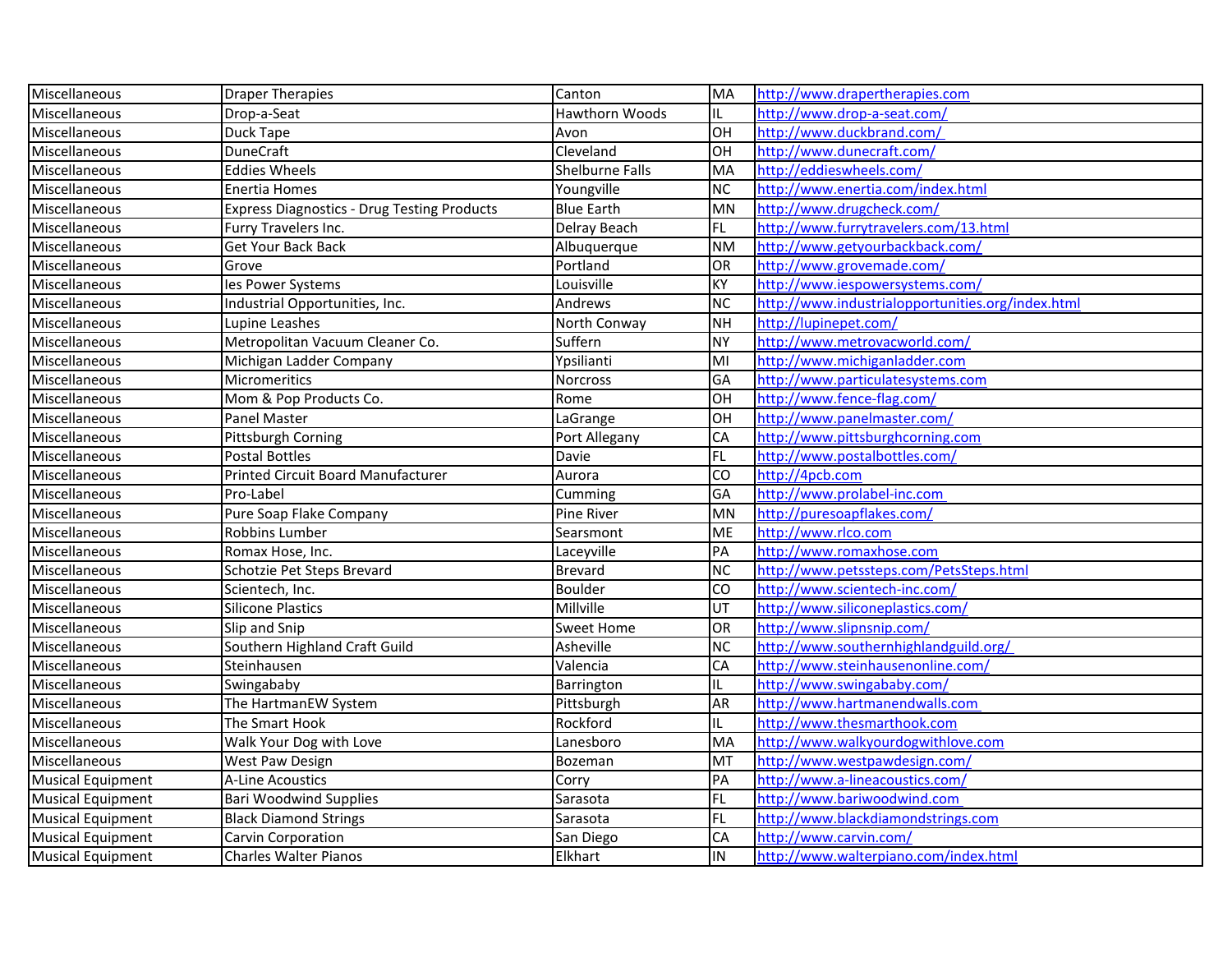| Musical Equipment        | Conn-selmer                                       | Elkhart                 | IN                     | http://www.con-selmer.com                  |
|--------------------------|---------------------------------------------------|-------------------------|------------------------|--------------------------------------------|
| <b>Musical Equipment</b> | <b>Eminence Speaker</b>                           | Eminence                | KY                     | http://www.eminence.com/                   |
| <b>Musical Equipment</b> | Harrison Harmonicas, Inc.                         | Rockford                | IL.                    | http://www.harrisonharmonicas.com/         |
| <b>Musical Equipment</b> | Kanstul - Musical Instruments                     | Anaheim                 | CA                     | http://kanstul.com/                        |
| <b>Musical Equipment</b> | L.R. Baggs                                        | Nipoma                  | CA                     | http://www.lrbaggs.com                     |
| <b>Musical Equipment</b> | MAM-A Inc. - CD and DVD Discs                     | <b>Colorado Springs</b> | lco                    | http://www.mam-a-store.com                 |
| <b>Musical Equipment</b> | <b>Manhasset Specialty Company</b>                | Yakima                  | <b>WA</b>              | http://www.manhasset-specialty.com/        |
| <b>Musical Equipment</b> | <b>Mike Balter Mallets</b>                        | <b>Prospect Heights</b> | IL.                    | http://www.mikebalter.com                  |
| <b>Musical Equipment</b> | Moog Music, Inc                                   | Asheville               | $\overline{\text{NC}}$ | http://www.moogmusic.com                   |
| <b>Musical Equipment</b> | Mullen Guitar Company                             | Flagler                 | <b>CO</b>              | http://mullenguitars.com/                  |
| <b>Musical Equipment</b> | Nel-Tech Labs                                     | Derry                   | lмн                    | http://www.nel-techlabs.com/               |
| <b>Musical Equipment</b> | Peavey Electronics                                | Meridan                 | <b>MS</b>              | http://www.peavey.com/                     |
| <b>Musical Equipment</b> | Radio Systems, Inc.                               | Radio Systems, Inc.     | NJ                     | http://www.radiosystems.com                |
| <b>Musical Equipment</b> | <b>Ramsey Guitars</b>                             | Roanoke                 | VA                     | http://www.ramseyguitars.com/              |
| <b>Musical Equipment</b> | S.E. Shires Custom Brass Company                  | Hopedale                | MA                     | http://www.seshires.com/                   |
| <b>Musical Equipment</b> | Super-Sensitive Musical String Co.                | Sarasota                | FL                     | http://www.supersensitive.com              |
| <b>Musical Equipment</b> | VPI Industries, Inc. (Record players, turntables) | Cliffwood               | NJ                     | http://www.vpiindustries.com/              |
| <b>Outdoor Equipment</b> | Ariens Lawn and Snow Equipment                    | <b>Brillion</b>         | WI                     | http://www.ariens.com/                     |
| <b>Outdoor Equipment</b> | <b>Bandit Industries</b>                          | Remus                   | lмı                    | http://www.banditchippers.com              |
| Outdoor Equipment        | Dargel Boats                                      | Dargel Boats            | <b>TX</b>              | http://www.dargel.com/                     |
| <b>Outdoor Equipment</b> | EZ Vane                                           | <b>Grand Rapids</b>     | MI                     | http://ezvane.com                          |
| <b>Outdoor Equipment</b> | Flint & Walling                                   | Kendallville            | İIN                    | http://www.flintandwalling.com/fwhome      |
| <b>Outdoor Equipment</b> | Made for Shade                                    | Canton                  | GA                     | http://www.madeforshade.com/Home Page.php  |
| Outdoor Equipment        | Pelican                                           | Torrence                | CA                     | http://www.pelican.com                     |
| <b>Outdoor Equipment</b> | Playworld Systems Inc.                            | Lewisburg               | PA                     | http://playworldsystems.com                |
| <b>Outdoor Equipment</b> | Primo Grills and Smokers                          | Norcross                | GA                     | http://www.primogrill.com                  |
| <b>Outdoor Equipment</b> | SeaOtter Woodworks - Hot Tubs                     | Haines                  | AK                     | http://www.woodentubs.com/                 |
| <b>Outdoor Equipment</b> | <b>Weber Grills</b>                               | Palatine                | IL.                    | http://www.weber.com/                      |
| <b>Outdoor Equipment</b> | <b>WoodPlay Playsets</b>                          | Evansville              | IN                     | http://www.swingsets.com                   |
| Safety Equipment         | Amerex Corp.                                      | Trussville              | <b>AL</b>              | http://www.amerex-fire.com/                |
| Safety Equipment         | Mr. Chain                                         | Copemish                | lмı                    | http://www.mrchain.com/                    |
| Safety Equipment         | National Time & Signal                            | Wixom                   | lмı                    | http://www.natsco.net                      |
| Safety Equipment         | RocLok Hide a Key                                 | Hillsboro               | OR                     | http://www.roclok.com/                     |
| Safety Equipment         | SentrySafe - Peril Protection                     | Rochester               | <b>NY</b>              | http://www.sentrysafe.com/                 |
| Security Equipment       | <b>Simulaids</b>                                  | Saugerties              | NY)                    | http://www.simulaids.com                   |
| Safety Equipment         | <b>Tuffy Security Products</b>                    | Cortez                  | <b>CO</b>              | http://www.tuffyproducts.com/              |
| Safety Equipment         | Winslow LifeRaft Co.                              | Lake Suzy               | FL                     | http://www.winslowliferaft.com             |
| Sports Gear              | A.E. Schmidt Billiards                            | St. Louis               | MT                     | http://www.aeschmidtbilliards.com/home.htm |
| Sports Gear              | Apocalypse Design Outdoor Gear                    | Fairbanks               | AK                     | http://www.akgear.com/                     |
| <b>Sports Gear</b>       | Bay de Noc Company Fishing Lures                  | Gladstone               | MI                     | http://www.baydenoclure.com/               |
| <b>Sports Gear</b>       | Beagle Outdoor Wear                               | Johnson                 | VT                     | http://www.beaglewear.com/                 |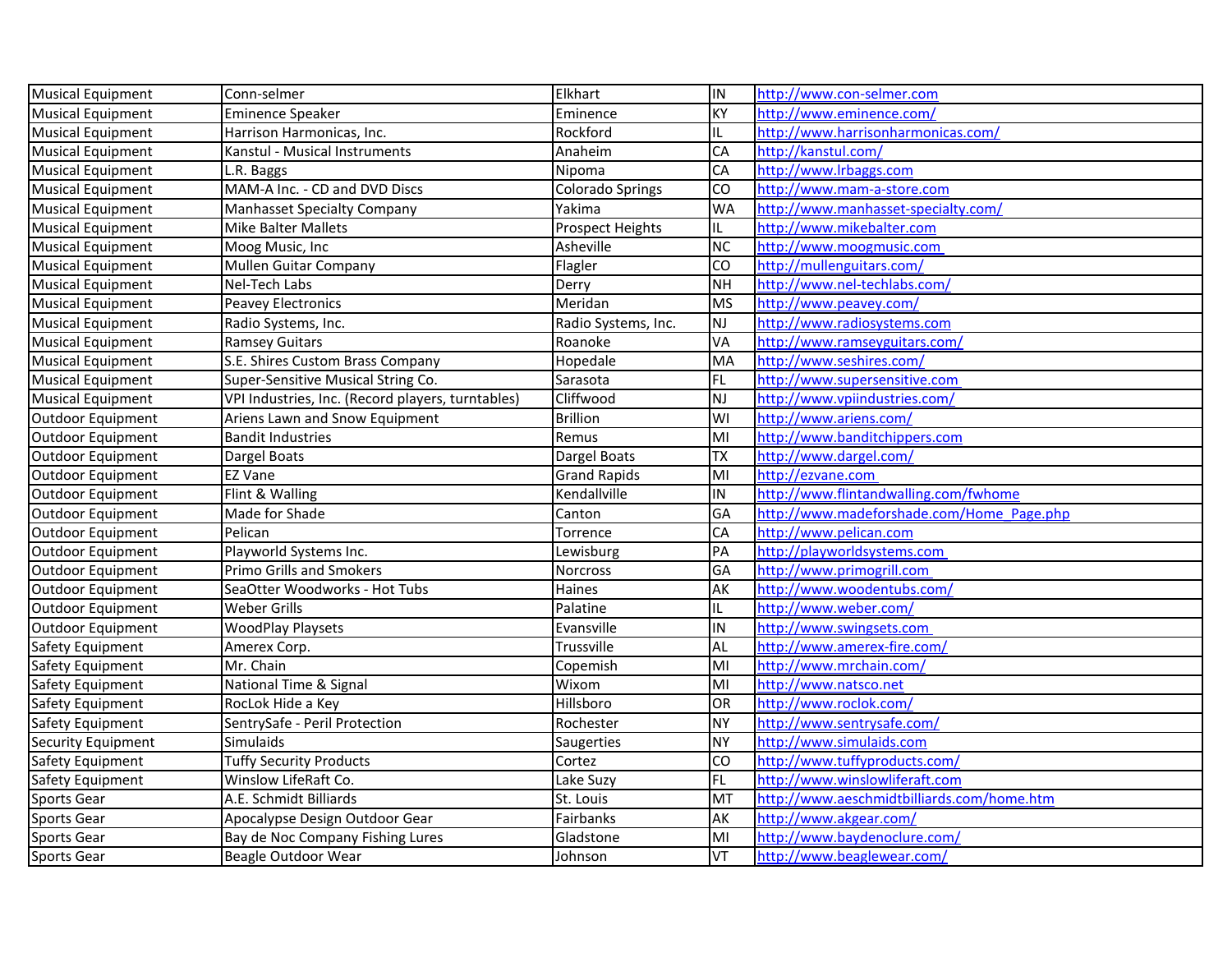| Sports Gear        | <b>Bike Friday</b>                      | Eugene                   | OR                      | http://www.bikefriday.com/                  |
|--------------------|-----------------------------------------|--------------------------|-------------------------|---------------------------------------------|
| Sports Gear        | <b>Buckaroo Leather</b>                 | <b>Diamond Springs</b>   | CA                      | http://www.buckarooleather.com              |
| <b>Sports Gear</b> | <b>BWP Bats</b>                         | <b>Brookville</b>        | PA                      | http://www.bwpbats.com/                     |
| <b>Sports Gear</b> | <b>Cascade Designs</b>                  | Seattle                  | <b>WA</b>               | http://cascadedesigns.com/                  |
| Sports Gear        | Cherubini Yachts                        | Delran                   | lnj                     | http://www.cherubiniyachts.com/             |
| Sports Gear        | Concept 2                               | Morrisville              | VT                      | http://www.concept2.com                     |
| <b>Sports Gear</b> | Duluth Pack                             | Duluth                   | MN                      | http://duluthpack.com/                      |
| <b>Sports Gear</b> | E.S. Ritchie and Sons Inc.              | Pembroke                 | MA                      | http://www.ritchienavigation.com/           |
| <b>Sports Gear</b> | Easy Racer Bicycles                     | Watsonville              | <b>CA</b>               | http://www.easyracers.com/                  |
| <b>Sports Gear</b> | <b>Feathered Friends</b>                | Seattle                  | <b>WA</b>               | http://www.featheredfriends.com             |
| Sports Gear        | <b>Frost River</b>                      | Duluth                   | MN                      | http://www.frostriver.com                   |
| Sports Gear        | Gerstung Gym-Thing/Inter-Sport          | Baltimore                | <b>MD</b>               | http://gerstung.com/                        |
| <b>Sports Gear</b> | <b>Gladding Braided Products</b>        | South Otselic            | <b>NY</b>               | http://www.gladdingbraid.com/index.php      |
| <b>Sports Gear</b> | Gossamer Gear                           | Austin                   | <b>TX</b>               | http://gossamergear.com/                    |
| <b>Sports Gear</b> | J.Pechauer Custom Cues                  | Green Bay                | $\overline{\mathsf{W}}$ | http://www.pechauer.com/                    |
| <b>Sports Gear</b> | Louiseville Slugger Baseball Bats       | Louisville               | KY                      | http://www.slugger.com/                     |
| <b>Sports Gear</b> | Majestic Athletic Wear                  | Easton                   | <b>PA</b>               | http://www.majesticathletic.com/            |
| Sports Gear        | Misty Mountain Threadworks              | <b>Banner Elk</b>        | <b>NC</b>               | http://www.mistymountain.com/               |
| Sports Gear        | Moots Cycles                            | <b>Steamboat Springs</b> | CO                      | http://moots.com/                           |
| Sports Gear        | MSH1 Bicycle Works / M.P. Klucha Cycles | Colchester               | Iст                     | http://www.msh1bw.com                       |
| <b>Sports Gear</b> | Mystery Ranch Backpack                  | Bozeman                  | MT                      | http://www.mysteryranch.com/site/index.html |
| Sports Gear        | Never Summer Snowboards                 | Denver                   | <b>CO</b>               | http://neversummer.com/                     |
| <b>Sports Gear</b> | Nokona Baseball Gloves                  | Nocona                   | <b>TX</b>               | http://www.nokona.com                       |
| <b>Sports Gear</b> | Reinsman Equestrian Products, Inc.      | Cleveland                | <b>TN</b>               | http://www.reinsman.com/                    |
| Sports Gear        | Riedell Skates -- Roller and Ice Skates | Red Wing                 | MN                      | http://www.riedellskates.com/               |
| <b>Sports Gear</b> | <b>Sassy Malassy</b>                    | Warminster               | PA                      | http://sassymalassy.com/                    |
| Sports Gear        | SC Products Inc.                        | Eldorado                 | IL.                     | http://scproductsinc.com                    |
| <b>Sports Gear</b> | Seeker Fishing Rods                     | Long Beach               | <b>CA</b>               | http://www.seekerrods.com/                  |
| <b>Sports Gear</b> | Sheoga Hardwood Flooring                | Burton                   | <b>NY</b>               | http://www.sheogaflooring.com/              |
| Sports Gear        | Skyski                                  | Redding                  | <b>CA</b>               | http://skyski.com/store/                    |
| <b>Sports Gear</b> | Solid Sit-up                            | Los Angeles              | CA                      | http://www.solidsitup.com                   |
| <b>Sports Gear</b> | Soloflex                                | Hillsboro                | OR                      | http://www.soloflex.com/muscle-machines/    |
| Sports Gear        | <b>StanCraft Boats</b>                  | <b>StanCraft Boats</b>   | ID                      | http://www.stancraftboats.com               |
| <b>Sports Gear</b> | Stryker Golf                            | Ford                     | <b>WA</b>               | http://www.strykergolf.com                  |
| <b>Sports Gear</b> | Tara Grinna Swimwear                    | Conway                   | sc                      | http://taragrinna-swimwear.com/             |
| Sports Gear        | Team Eight Snowboards                   | Portland                 | ME                      | http://www.teameight.com/2009/              |
| <b>Sports Gear</b> | The LiveProud Group                     | Boston                   | MA                      | http://www.liveproudgroup.com/              |
| <b>Sports Gear</b> | Tibor Fly-Fishing Reels                 | Delray Beach             | FL                      | http://www.tiborreel.com/                   |
| Sports Gear        | Unique Sports Sporting Equipment        | Alpharetta               | GA                      | http://uniquesports.us/mm5/merchant.mvc?    |
| <b>Sports Gear</b> | Wilson Footballs                        | Chicago                  | IL.                     | http://www.wilson.com/en-us/about/          |
| <b>Sports Gear</b> | Wintergreen Northern Wear               | Ely                      | MN                      | http://www.wintergreennorthernwear.com/     |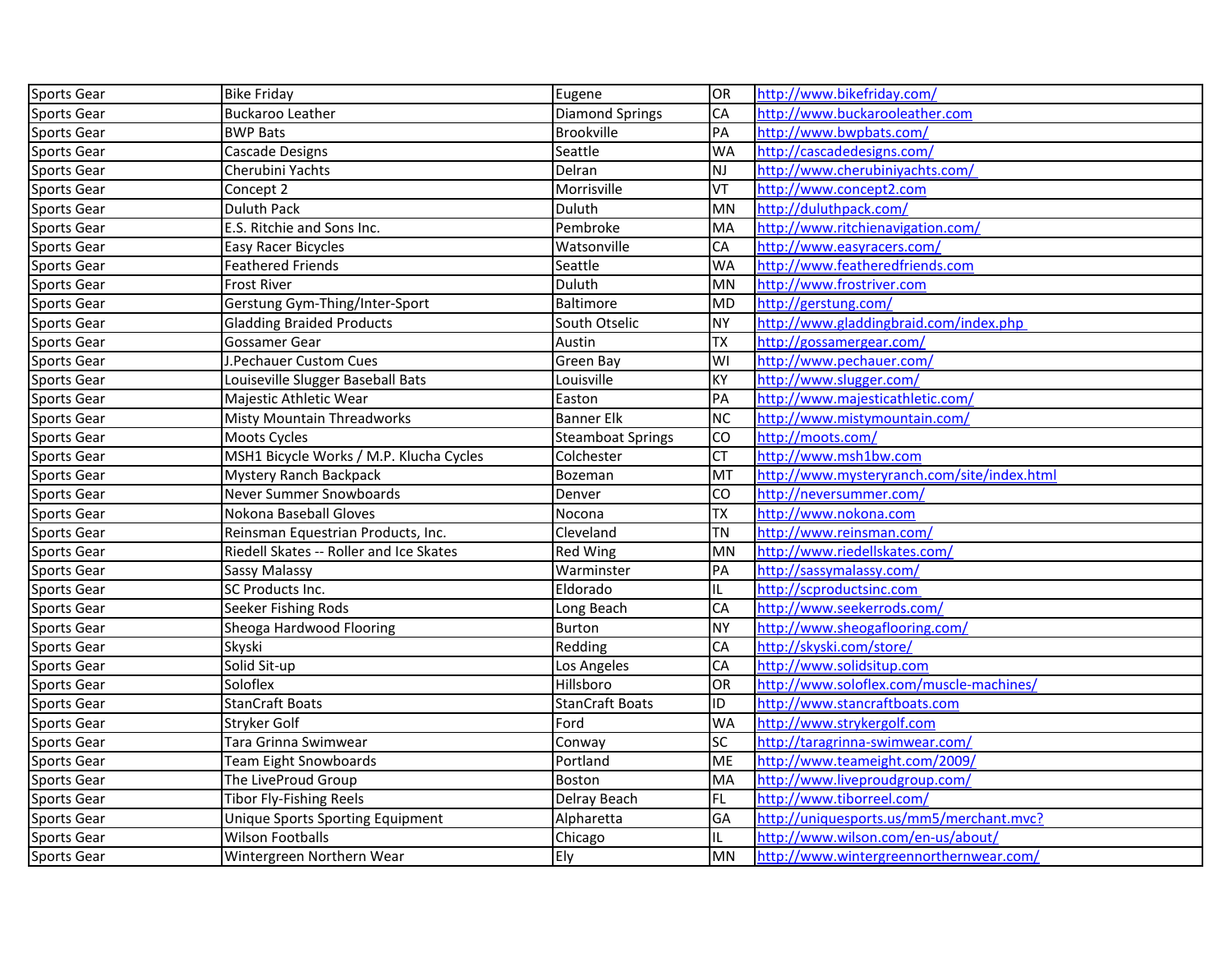| <b>Stationary/Office Supplies</b> | <b>Allport Editions Greeting Cards</b>   | Portland              | OR         | http://www.allport.com/AboutUs.aspx                          |
|-----------------------------------|------------------------------------------|-----------------------|------------|--------------------------------------------------------------|
| Stationary/Office Supplies        | Aurora General Box Company               | Waycross              | GA         | http://www.auroragb.com/                                     |
| <b>Stationary/Office Supplies</b> | <b>Buddy Products</b>                    | Chicago               | IL.        | http://www.buddyproducts.com/products/index.php              |
| <b>Stationary/Office Supplies</b> | <b>Ecosystem Notebooks and Planners</b>  | New York              | <b>NY</b>  | http://www.ecosystemlife.com/                                |
| Stationary/Office Supplies        | <b>Homestead Cards</b>                   | Portland              | OR         | https://www.nationsprint.com/clients/homesteadcards          |
| Stationary/Office Supplies        | Kimberly-Clark Paper Products            | Neenah                | WI         | http://www.kleenex.com/                                      |
| <b>Stationary/Office Supplies</b> | Mrs. Grossman's Paper Co.                | Petaluma              | CA         | http://www.mrsgrossmans.com/                                 |
| <b>Stationary/Office Supplies</b> | <b>Pumpernickel Press Greeting Cards</b> | Berryville            | VA         | http://www.pumpernickelpress.com/                            |
| <b>Stationary/Office Supplies</b> | Smead                                    | Hastings              | <b>MN</b>  | http://www.smead.com                                         |
| Stationary/Office Supplies        | <b>Roaring Spring Paper Products</b>     | <b>Roaring Spring</b> | PA         | http://www.rspaperproducts.com/                              |
| Stationary/Office Supplies        | <b>General Pencil Company</b>            | Redwood City          | ${\sf CA}$ | http://www.generalpencil.com                                 |
| <b>Textiles</b>                   | 1888 Mills                               | Griffin               | GA         | http://www.1888mills.com                                     |
| <b>Textiles</b>                   | Amana Wool                               | Amana                 | ΙA         | http://www.amanawoolenmill.com/                              |
| Textiles                          | American Bag and Linen Company           | Cornelia              | OR         | http://www.ambaglinen.com/                                   |
| <b>Textiles</b>                   | Bartlettyarns, Inc.                      | Harmony               | <b>ME</b>  | http://www.bartlettyarns.com                                 |
| <b>Textiles</b>                   | <b>Black Mountain Yarns</b>              | <b>Black Mountain</b> | <b>NC</b>  | http://blackmountainyarnshop.com/                            |
| <b>Textiles</b>                   | Blue Moon Printworks, Inc                | Charlotte             | <b>NC</b>  | http://www.bluemoonprintworks.com/                           |
| <b>Textiles</b>                   | <b>Brahms Mount</b>                      | Hallowell             | <b>ME</b>  | http://www.brahmsmount.com/                                  |
| <b>Textiles</b>                   | Brown Sheep Co., Inc.                    | Mitchell              | <b>NE</b>  | http://brownsheep.com/                                       |
| <b>Textiles</b>                   | Celia Rachel                             | Lincolnton            | <b>NC</b>  | http://www.shopceliarachel.com/                              |
| Textiles                          | <b>Custom Printed Fabrics</b>            | Chester               | <b>SC</b>  | http://www.fabricondemand.com                                |
| <b>Textiles</b>                   | Dorr Mill Store                          | Guild                 | <b>NH</b>  | http://dorrmillstore.com/                                    |
| <b>Textiles</b>                   | Duro Textiles                            | <b>Fall River</b>     | MA         | http://www.782gear.com/                                      |
| <b>Textiles</b>                   | Eagle Fabrics                            | Carson                | CA         | http://www.eaglefabrics.com/                                 |
| <b>Textiles</b>                   | <b>Ellis Curtain</b>                     | Plymouth              | MA         | http://www.elliscurtain.com/                                 |
| Textiles                          | Family Heirloom Weavers                  | <b>Red Lion</b>       | PA         | http://www.familyheirloomweavers.com/                        |
| <b>Textiles</b>                   | FELLFAB - Airline Seat Covers            | Fort Worth            | <b>TX</b>  | http://www.fellfab.com/us/index.shtml                        |
| <b>Textiles</b>                   | <b>Fireclay Tile</b>                     | San Jose              | CA         | http://www.fireclaytile.com/                                 |
| <b>Textiles</b>                   | Holy Lamb Organics                       | Oakville              | <b>WA</b>  | http://www.holylamborganics.com/                             |
| <b>Textiles</b>                   | Human Technologies Corp.                 | Utica                 | <b>NY</b>  | http://www.htcorp.net/                                       |
| <b>Textiles</b>                   | Integra Fabrics                          | Loris                 | SC         | http://www.integrafabrics.com/public/frmpublicdefault.aspx   |
| <b>Textiles</b>                   | Kraemer Yarns                            | Nazareth              | PA         | http://www.kraemeryarns.com/                                 |
| Textiles                          | Maine Heritage Weavers                   | Lewiston              | <b>ME</b>  | http://www.mhweavers.com                                     |
| <b>Textiles</b>                   | Milliken Carpet                          | Spartanburg           | <b>SC</b>  | http://www.millikencarpet.com                                |
| <b>Textiles</b>                   | Mirrix Tapestry and Bead Looms           | Francestown           | <b>NH</b>  | http://www.mirrixlooms.com                                   |
| Textiles                          | Mount Rogers, IDC                        | <b>Adkins</b>         | VA         | http://www.mtrogersidc.com/virginiascreenprintedtshirts.aspx |
| <b>Textiles</b>                   | <b>National Spinning Company</b>         | New York              | <b>NY</b>  | http://www.natspin.com/                                      |
| <b>Textiles</b>                   | National Textile Industries              | New York              | <b>NY</b>  | http://www.nationaltextile.net                               |
| <b>Textiles</b>                   | Newport Layton Home Fashions             | Portland              | OR         | http://www.newportlayton.com                                 |
| <b>Textiles</b>                   | Nolting Longarm Quilting Machines        | Hiawatha              | IA         | http://www.nolting.com/                                      |
| <b>Textiles</b>                   | Pambra's                                 | Bentonville           | <b>AR</b>  | http://www.pambras.com                                       |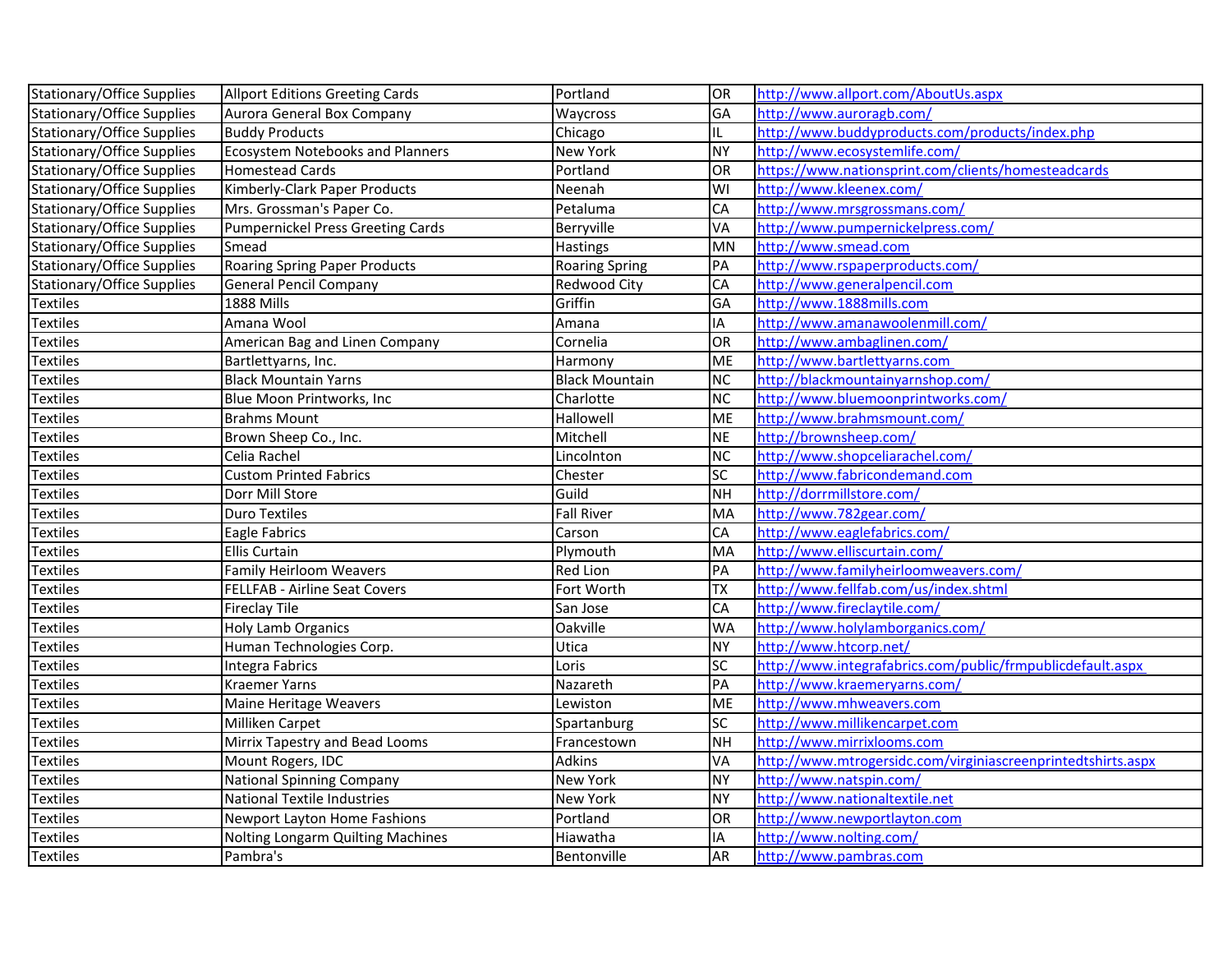| Textiles        | Paradise Fibers                         | Spokane                | <b>WA</b> | http://www.paradisefibers.net/                              |
|-----------------|-----------------------------------------|------------------------|-----------|-------------------------------------------------------------|
| <b>Textiles</b> | Patrick Yarns                           | Kings Mountain         | <b>NC</b> | http://www.patrickyarns.com/                                |
| <b>Textiles</b> | Pendleton Woolen Mills                  | Portland               | <b>NH</b> | http://www.pendleton-usa.com/                               |
| Textiles        | Pure Rest Organics                      | San Diego              | CA        | http://www.purerest.com/                                    |
| Textiles        | Repreve (Polyester Yarn by Unifi, Inc.) | Yadkinville            | <b>NC</b> | http://www.repreve.com                                      |
| <b>Textiles</b> | Royal Fiber Spinnery, Inc.              | Ruidoso                | <b>NM</b> | http://www.royalspin.us/                                    |
| <b>Textiles</b> | <b>S3Fusion Llc</b>                     | Warwick                | RI.       | http://www.s3fusion.com/                                    |
| Textiles        | <b>Textillery Weavers</b>               | Bloomington            | IN        | http://www.textillery.com/                                  |
| <b>Textiles</b> | <b>Thorndike Mills</b>                  | Palmer                 | MA        | http://www.thorndikemills.com/                              |
| Textiles        | White Lotus Home                        | <b>Highland Park</b>   | <b>NH</b> | http://www.whitelotus.net/                                  |
| <b>Textiles</b> | <b>Wildcat Territory</b>                | New York               | <b>NY</b> | http://www.wildcatterritory.com/                            |
| <b>Textiles</b> | Z Manufacturing                         | Piedmont               | MT        | http://ztotes.com/                                          |
| <b>Tools</b>    | Atwood Rope MFG.                        | Winchester             | OH        | http://www.atwoodrope.net/                                  |
| Tools           | <b>Baldwin Lock</b>                     | Reading                | PA        | http://www.baldwinhardware.com/                             |
| <b>Tools</b>    | Brawn Mixer, Inc.                       | Holland                | MI        | http://www.brawnmixer.com/contact us a.html                 |
| Tools           | <b>Bully Tools</b>                      | Steubenville           | OH        | http://bullytools.com/                                      |
| <b>Tools</b>    | Channellock                             | Meadville              | Pa        | http://www.channellock.com/                                 |
| <b>Tools</b>    | Deka Batteries                          | Lyon Station           | PA        | http://www.dekabatteries.com                                |
| Tools           | <b>EZE-LAP Diamond Hone &amp; Stone</b> | Carson City            | <b>NV</b> | http://www.eze-lap.com/index.html                           |
| <b>Tools</b>    | Hook-Um Dano Ladder                     | Henderson              | <b>NV</b> | http://www.hookumdano.com                                   |
| Tools           | <b>Hutchins Manufacturing</b>           | Pasadena               | CA        | http://www.hutchinsmfg.com/                                 |
| <b>Tools</b>    | Libman                                  | Arcola                 | IL        | http://www.libman.com/                                      |
| <b>Tools</b>    | <b>Maglite Flashlights</b>              | Ontario                | CA        | http://www.maglite.com/                                     |
| <b>Tools</b>    | Maze Nails                              | Peru                   | IL        | http://www.mazenails.com/                                   |
| Tools           | Mr. Longarm, Inc                        | <b>Butler</b>          | <b>MO</b> | http://www.mrlongarm.com                                    |
| <b>Tools</b>    | Power Nail Company                      | Lake Zurich            | IL.       | http://www.powernail.com/                                   |
| Tools           | <b>Simplicity Vacuums</b>               | St. James              | <b>MO</b> | http://www.simplicityvac.com/                               |
| <b>Tools</b>    | Stihl Inc.                              | Virginia Beach         | VA        | http://www.stihlusa.com/                                    |
| <b>Tools</b>    | Thin Line Pump                          | Acme                   | <b>MN</b> | http://www.torchlake.com/thinlinepump/                      |
| <b>Tools</b>    | VinniBag                                | Ventura                | CA        | http://vinnibag.com/                                        |
| <b>Tools</b>    | <b>Wagner Electronics</b>               | Rogue River            | OR        | http://www.wagnermeters.com/                                |
| Tools           | Wall Control Inc.                       | Tucker                 | GA        | https://wallcontrol.com/Index.htm                           |
| <b>Tools</b>    | Water Right Inc.                        | Appleton               | WI        | http://www.water-right.com                                  |
| <b>Tools</b>    | <b>Wood-Mizer Products</b>              | Indianapolis           | IN        | http://www.woodmizer.com                                    |
| <b>Tools</b>    | Zippo Lighters                          | <b>Bradford</b>        | PA        | http://www.zippo.com/                                       |
| Toys            | <b>American Plastic Toys</b>            | <b>Walled Lake</b>     | MI        | http://www.americanplastictoys.com/                         |
| <b>Toys</b>     | American Whistle Corporation            | Columbus               | lон       | http://www.americanwhistle.com/                             |
| Toys            | <b>Bad Daddy Rattles</b>                | Louisville             | KY        | http://www.baddaddyrattles.com                              |
| Toys            | BAMM, Baby Approved Mom Made            | <b>Dutchess County</b> | <b>NY</b> | https://www.facebook.com/pages/BAMM/141579739235333?sk=wall |
| Toys            | <b>Bears Playgrounds</b>                | Lima                   | <b>NY</b> | http://www.bearsplaygrounds.com                             |
| <b>Toys</b>     | Camden Rose, Inc.                       | Ann Arbor              | MI        | http://www.camdenrose.com/                                  |